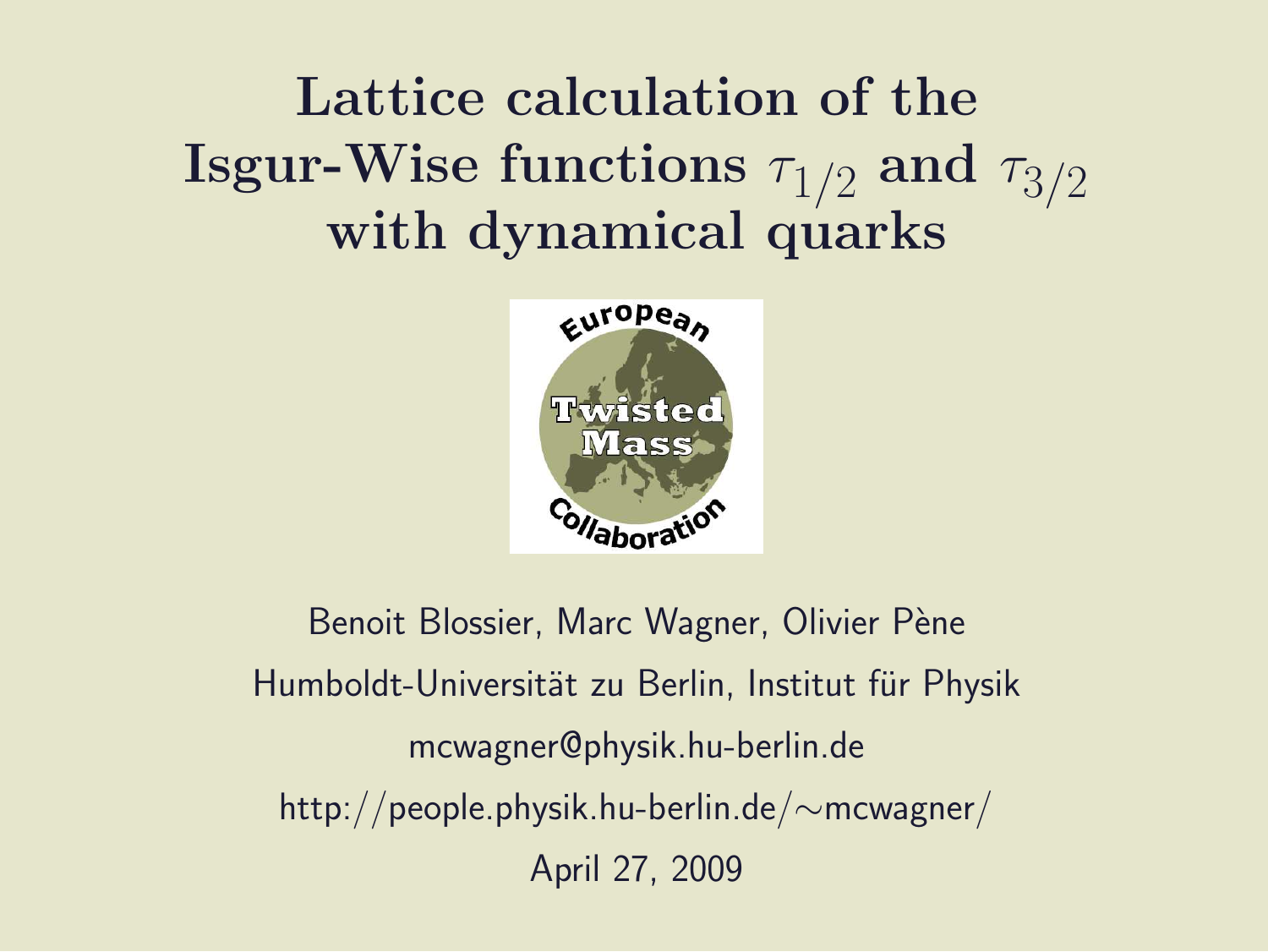#### Introduction

 $\bullet$  Consider semileptonic decays of  $B$  mesons  $(B,\,B^*)$  into orbitally excited  $P$ wave D mesons  $(D^{**})$ :

 $B^{(*)} \rightarrow D^{**} l \nu.$ 

- Precise knowledge of the corresponding branching fractions important, e.g. to reduce the systematic uncertainty in the measurements of the CKM matrix element  $|V_{cb}|$ .
- There is a persistent conflict (" $1/2$  versus  $3/2$  puzzle") between theory and experiment:
	- Experiment favors the decay into "1/2 P wave  $D^{**}$ 's".
	- Theory favors the decay into " $3/2$  P wave  $D^{**}$ 's".
	- Lattice calculations can help to resolve this conflict.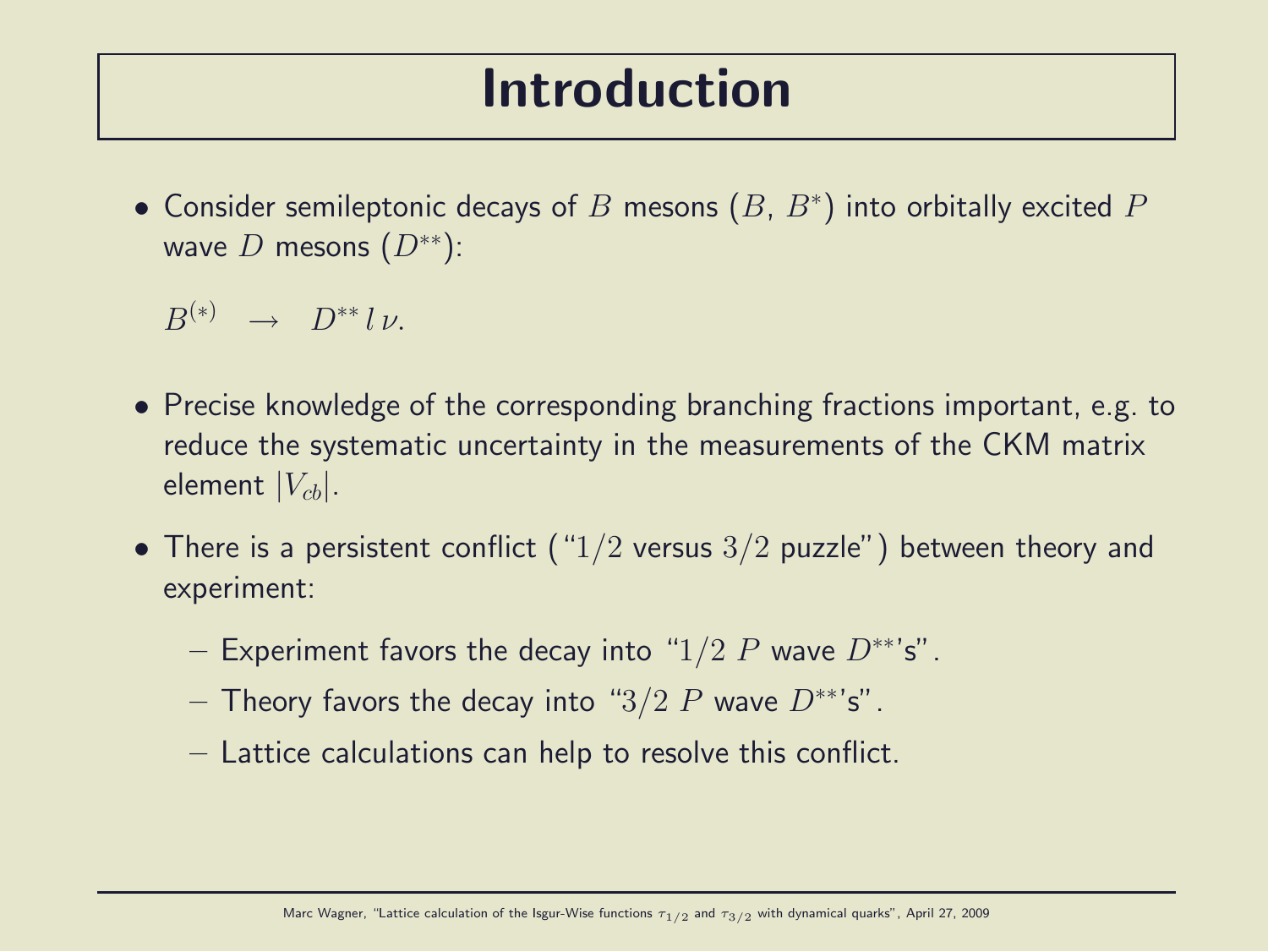# **Outline**

- Heavy-light mesons.
- The  $1/2$  versus  $3/2$  puzzle:
	- Experimental side.
	- Theory side.
	- Possible explanations to resolve the puzzle.
- $\bullet$  Lattice computation of the Isgur-Wise functions  $\tau_{1/2}$  and  $\tau_{3/2}$ :
	- Simulation setup, static and light quark propagators.
	- Static-light meson creation operators.
	- Static-light meson masses.
	- 2-point functions, ground state norms.
	- $-$  3-point functions, Isgur-Wise functions  $\tau_{1/2}$  and  $\tau_{3/2}.$
	- Extrapolation to the  $u/d$  quark mass.
- Conclusions.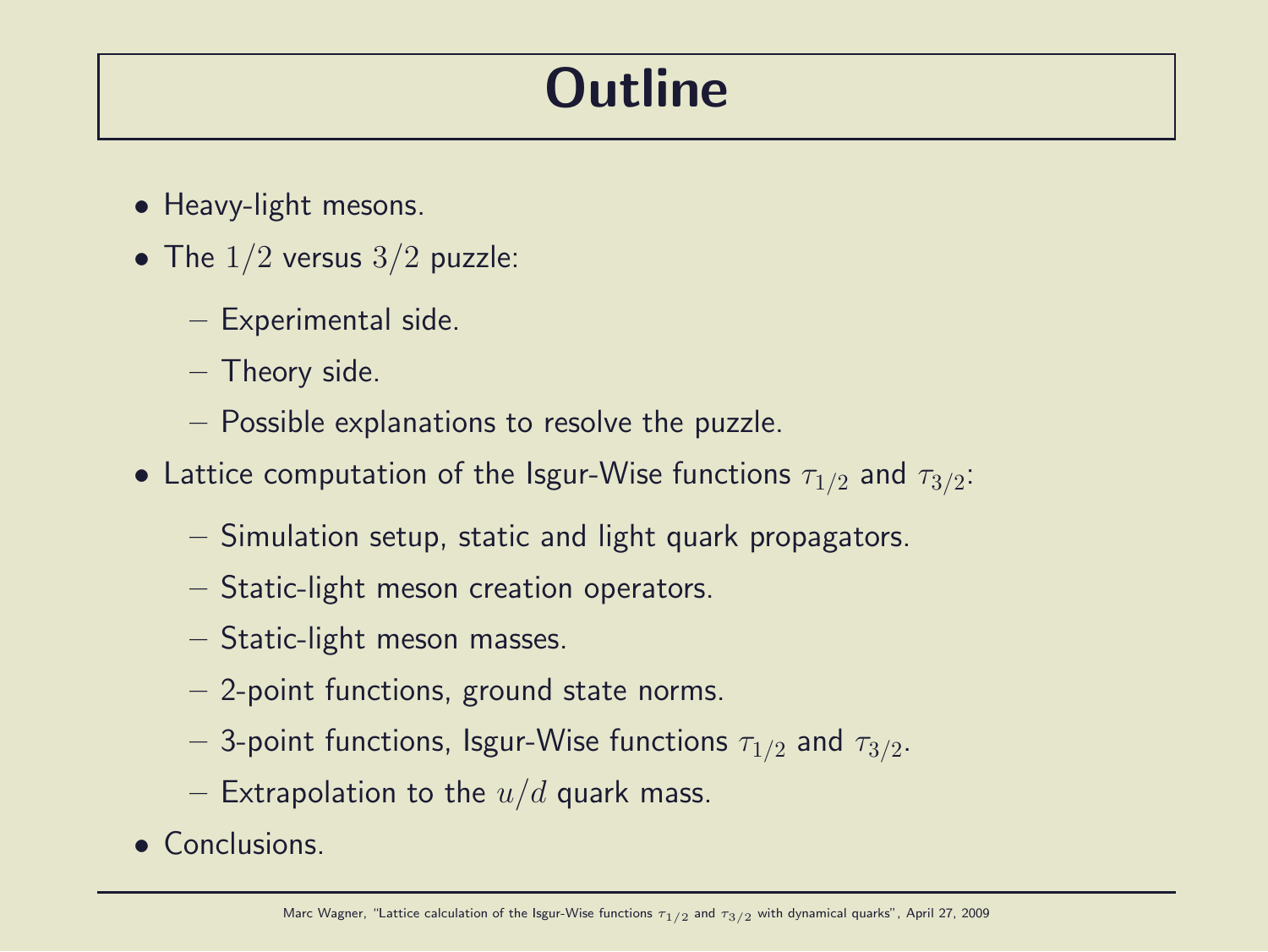# Heavy-light mesons

- Heavy-light meson: a meson made from a heavy quark  $(b, c)$  and a light quark  $(u, d)$ , i.e.  $B = \{\bar{b}u, \bar{b}d\}$ ,  $D = \{\bar{c}u, \bar{c}d\}$ .
- Static limit, i.e.  $m_b, m_c \rightarrow \infty$ :
	- No interactions involving the static quark spin.
	- Classify states according to parity  $P$  and total angular momentum of the light cloud (light quarks and gluons)  $j$ .
- $\bullet$   $m_b, m_c$  finite, but heavy:
	- Classify states according to parity  $P$ and total angular momentum J.
	- Although  $j$  is not a "true quantum number" anymore, it is still an approximate quantum number  $\rightarrow$  notation  $D_j^j$  $\frac{j}{J}$ .

$$
- D^{**} = \{D_0^*, D_1', D_1, D_2^*\}.
$$

| $(1/2)^{-}$<br>$\equiv S$              | $^{-} \equiv B, D$<br>$1^- \equiv B^*, D^*$                               |
|----------------------------------------|---------------------------------------------------------------------------|
| $(1/2)^{+}$<br>$\equiv$ P <sub>-</sub> | $0^+ \equiv D_0^* \equiv D_0^{1/2}$<br>$1^+ \equiv D_1' \equiv D_1^{1/2}$ |
| $(3/2)^{+}$<br>$\equiv$ $P_+$          | $1^+ \equiv D_1 \equiv D_1^{3/2}$                                         |
|                                        | $2^+ \equiv D_2^* \equiv D_2^{3/2}$                                       |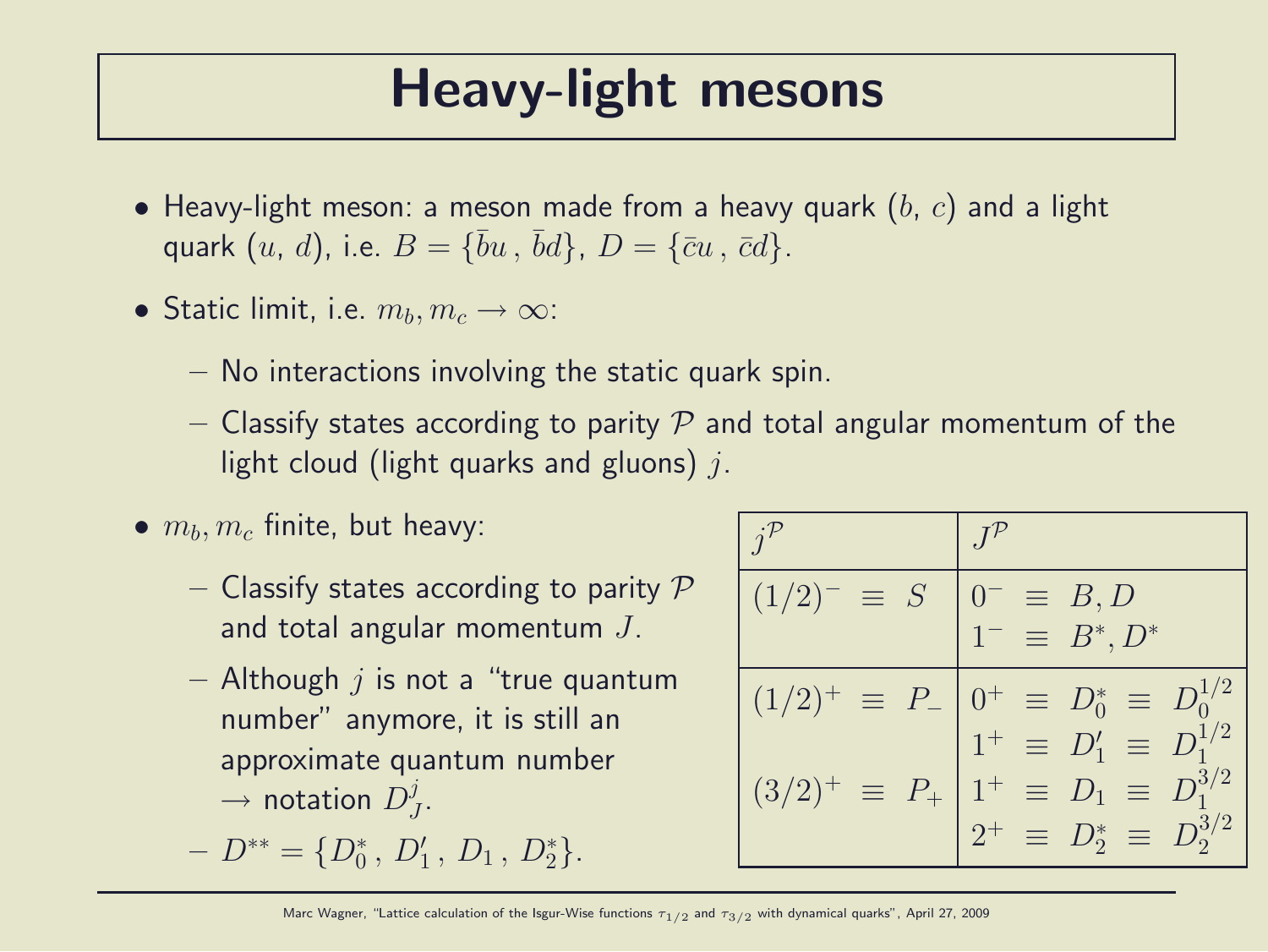# $1/2$  versus  $3/2$ : experimental side (1)

- Consider the semileptonic decay  $B \to X_c l \, \nu$ .
- Experiments, which have studied this decay: ALEPH, BaBar, BELLE, CDF, DELPHI, DØ.
- What is  $X_c$ ?
	- $\approx$   $75\%$   $D$  and  $D^*$ , i.e.  $S$  wave states (agreement with theory).
	- $\approx 10\% \ D_1^{3/2}$  $_1^{3/2}$  and  $D_2^{3/2}$  $2^{3/2}$ , i.e.  $j = 3/2$   $P$  wave states (agreement with theory).
	- For the remaining  $\approx 15\%$  the situation is not clear:
		- $\;\ast$  A natural candidate would be  $D_0^{1/2}$  $_0^{1/2}$  and  $D_1^{1/2}$  $j^{1/2}$ , i.e.  $j = 1/2$   $P$  wave states.
		- $*$  This would imply  $\Gamma(B \to D^{1/2}_{0,1})$  $\int_{0,1}^{1/2} l \nu$   $> \Gamma(B \to D_{1,2}^{3/2})$  $_{1,2}^{3/2}$   $l\nu$ ), which is in conflict with theory.
		- $*$  This conflict between experiment and theory is called the "1/2 versus  $3/2$  puzzle".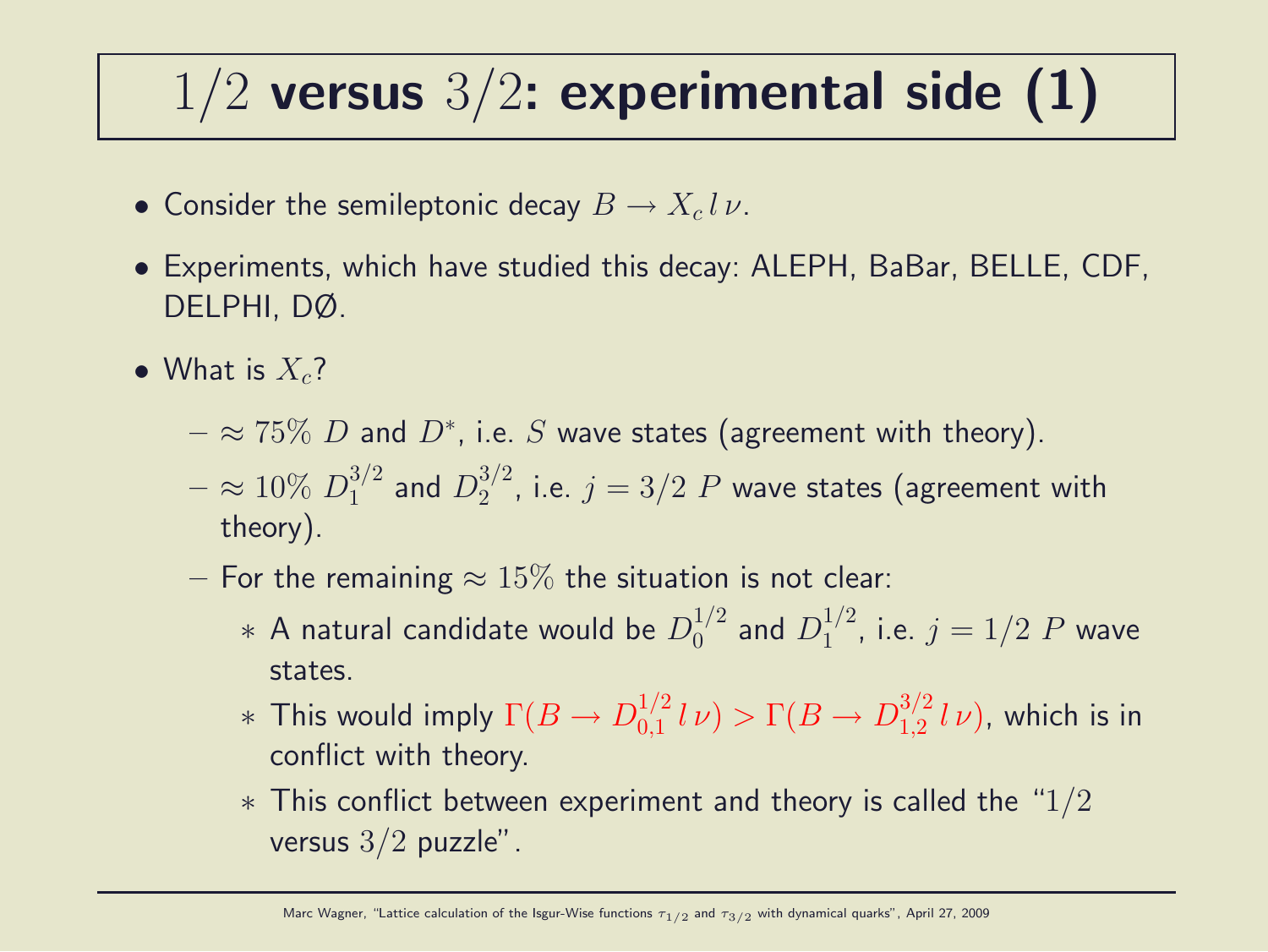# $1/2$  versus  $3/2$ : experimental side (2)

- Example plot from BaBar/SLAC:
	- Horizontal axis:  $m(D^{(*)}\pi) - m(D^{(*)})$  in  ${\rm GeV}/c^2$ .
	- Vertical axis:  $\frac{\text{events}}{20 \,\text{MeV}}/c^2$ .
	- Simultaneous fit of four probability distribution functions  $(D_0^*,\ D_1',\ D_1,$  $(D_2^*)$  to  $m(D^{(*)}\pi) - m(D^{(*)})$  data:

a) 
$$
B^- \to D^{*+}\pi^-l^-\bar{\nu}_l.
$$

**b)**  $B^- \to D^+ \pi^- l^- \bar{\nu}_l$ .



- $-$  Two states  $(D_1$  and  $D_2^\ast$ , i.e. the  $j=3/2$   $P$  wave states) have small widths and can "clearly" be identified.
- $-$  Two states  $(D_0^{\ast}% )^{\ast}$  and  $D_1^{\prime}$  , i.e. the  $j=1/2$   $P$  wave states) have very large widths.

[B. Aubert et al. [BABAR Collaboration], Phys. Rev. Lett. 101, 261802 (2008) [arXiv:0808.0528 [hep-ex]]]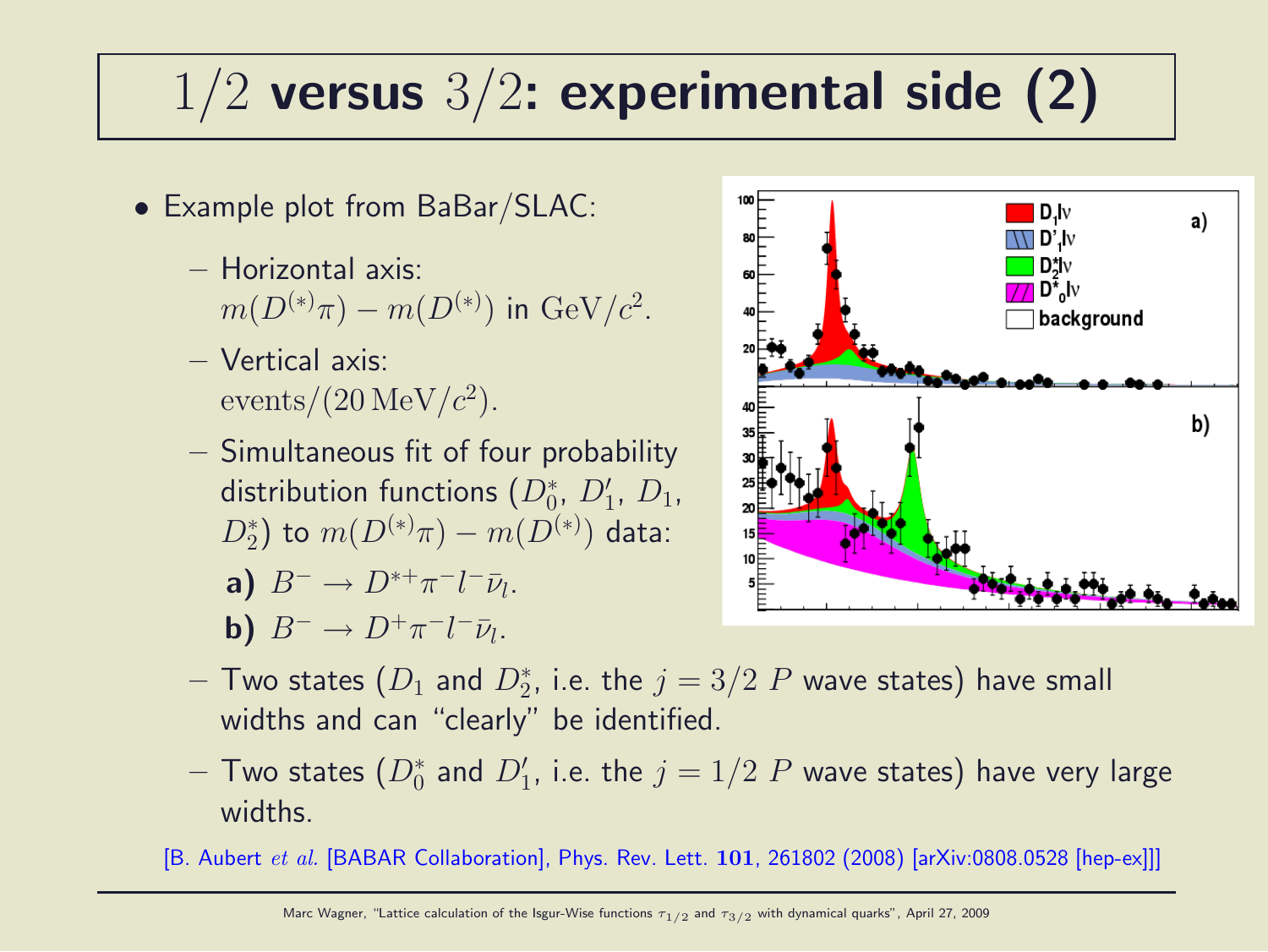### $1/2$  versus  $3/2$ : theory side (1)

- Static limit, i.e.  $m_b, m_c \rightarrow \infty$ .
- Parameterization of the matrix elements relevant for decays  $B \to X_c l \, \nu$  by a small set of form factors (Isgur-Wise functions) due to heavy quark symmetry. [N. Isgur and M. B. Wise, Phys. Rev. D 43, 819 (1991)]
- In particular for  $B \to D^{**} l \nu$ ,

$$
\langle D_0^{1/2}(v')|\bar{c}\gamma_5\gamma_\mu b|B(v)\rangle \propto \tau_{1/2}(w)(v-v')_\mu
$$
  

$$
\langle D_2^{3/2}(v',\epsilon)|\bar{c}\gamma_5\gamma_\mu b|B(v)\rangle \propto \tau_{3/2}(w)\Big((w+1)\epsilon^*_{\mu\alpha}v^\alpha-\epsilon^*_{\alpha\beta}v^\alpha v^\beta v'_\nu\Big).
$$

where  $w = v'v \geq 1$ .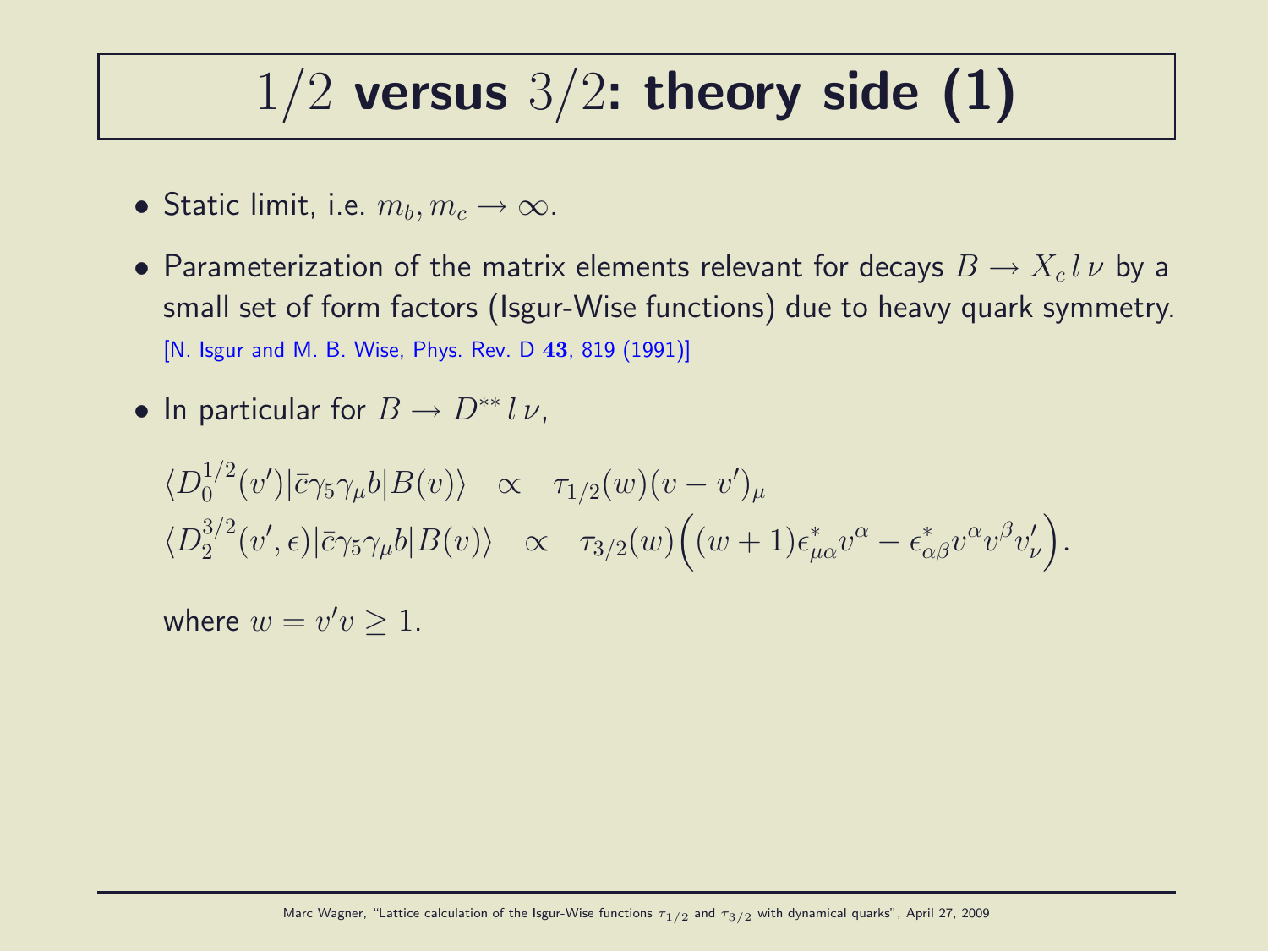### $1/2$  versus  $3/2$ : theory side (2)

• Relation to decay rates:

$$
\frac{d\Gamma(B \to D_J^{1/2} l\nu)}{dw} \propto G_F^2 |V_{cb}|^2 K_J^{1/2}(w) |\tau_{1/2}(w)|^2 , \quad J = 0, 1
$$
  

$$
\frac{d\Gamma(B \to D_J^{3/2} l\nu)}{dw} \propto G_F^2 |V_{cb}|^2 K_J^{3/2}(w) |\tau_{3/2}(w)|^2 , \quad J = 1, 2,
$$

where  $K^j_J$  $_J^{\mathcal{J}}$  are analytically known kinematical factors, e.g.

$$
K_0^{1/2}(w) = 4r^3(w^2 - 1)^{3/2}(1 - r)^2
$$
  
\n
$$
K_1^{1/2}(w) = 4r^3(w - 1)(w^2 - 1)^{1/2}((w - 1)(1 + r)^2 + 4w(1 + r^2 - 2rw))
$$
  
\n...

with  $r = m(D)/m(B)$ .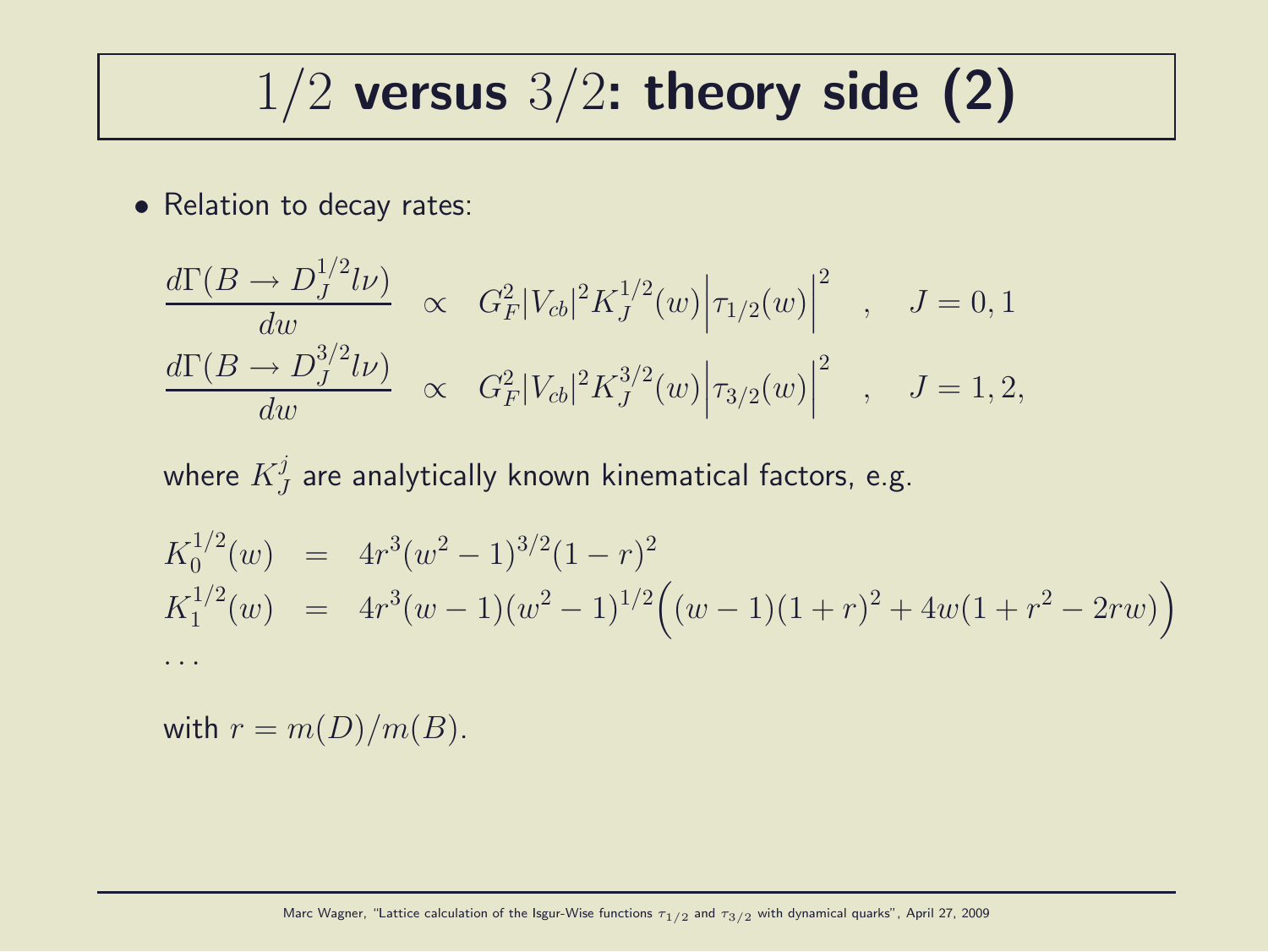# $1/2$  versus  $3/2$ : theory side (3)

- By means of OPE a couple of sum rules have been derived in the static limit:
	- Most prominent sum rule in this context: Uraltsev sum rule,

$$
\sum_{n} \left| \tau_{3/2}^{(n)}(1) \right|^2 - \left| \tau_{1/2}^{(n)}(1) \right|^2 = \frac{1}{4}
$$

 $(\tau_{1/2} \equiv \tau_{1/2}^{(0)}$  $\frac{1}{1/2}$  and  $\tau_{3/2} \equiv \tau_{3/2}^{(0)}$  $\frac{100}{3/2};$  the sum is over all  $1/2$  and  $3/2$   $P$  wave meson states respectively).

[N. Uraltsev, Phys. Lett. B 501, 86 (2001) [arXiv:hep-ph/0011124]]

– From experience with sum rules one expects approximate saturation from the ground states, i.e.

$$
\left|\tau_{3/2}^{(0)}(1)\right|^2 - \left|\tau_{1/2}^{(0)}(1)\right|^2 \approx \frac{1}{4},
$$

which implies  $|\tau_{1/2}(1)| < |\tau_{3/2}(1)|$ . This strongly suggests  $\Gamma(B \to D^{1/2}_{0,1}$  $\int_{0,1}^{1/2} l \nu$   $> \Gamma(B \to D_{1,2}^{3/2})$  $_{1,2}^{3/2}$   $l$   $\nu$ ), which is in conflict with experiment.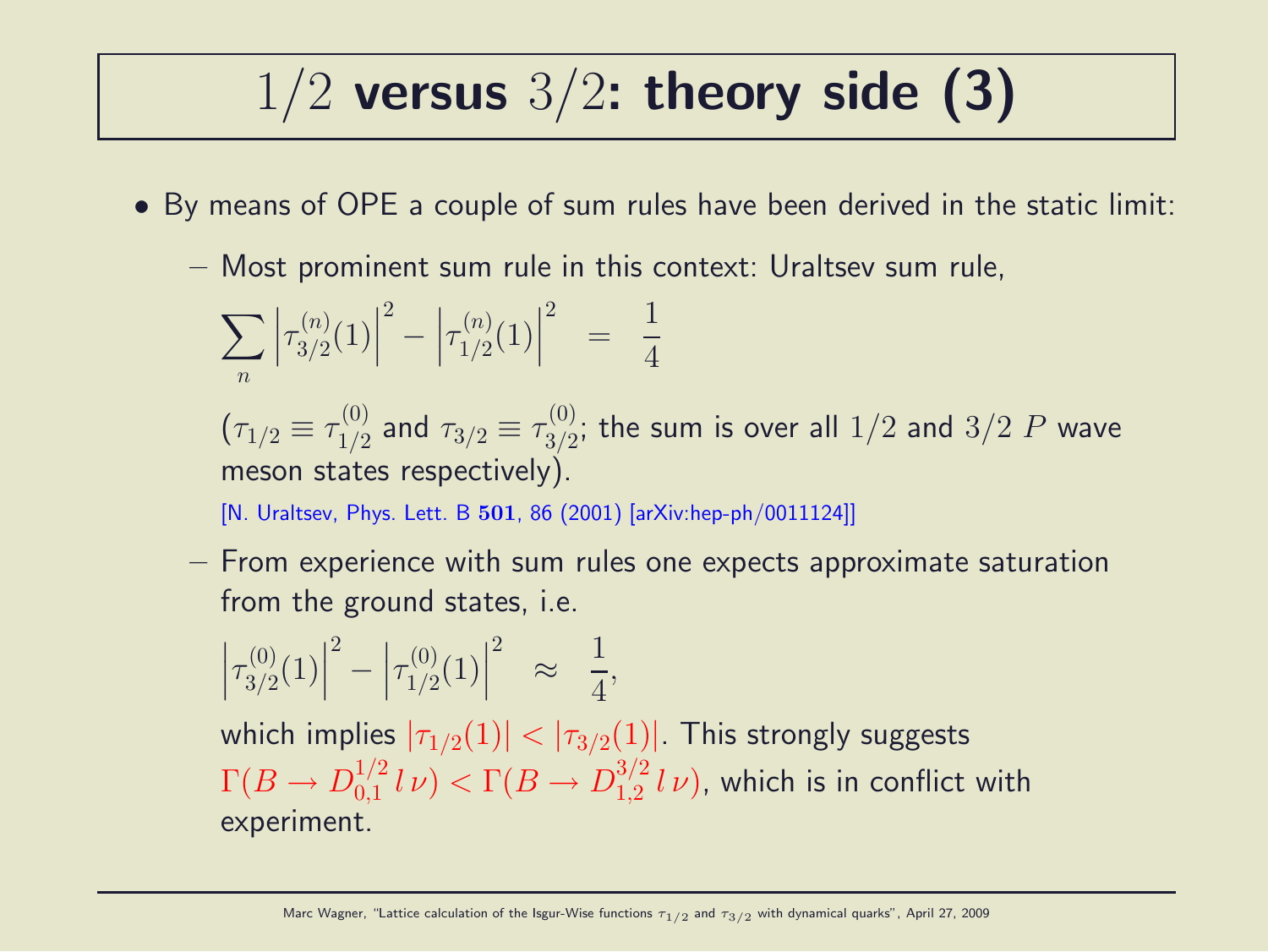# $1/2$  versus  $3/2$ : theory side (4)

- Phenomenological models:
	- $|\tau_{1/2}(1)|<|\tau_{3/2}(1)|$  and  $\Gamma(B\to D_{0,1}^{1/2})$  $\int_{0,1}^{1/2} l \nu$   $> \Gamma(B \to D_{1,2}^{3/2})$  $_{1,2}^{^{3/2}}$   $l\nu)$ , which is in "conflict" with experiment.
		- [V. Morenas, A. Le Yaouanc, L. Oliver, O. Pene and J. C. Raynal, Phys. Rev. D 56 5668 (1997) [arXiv:hep-ph/9706265]]
		- [D. Ebert, R. N. Faustov and V. O. Galkin, Phys. Lett. B 434, 365 (1998) [arXiv:hep-ph/9805423]] [...]
	- $-$  Same qualitative picture also beyond the static limit, i.e. for finite  $m_b$ and  $m_c$ .
		- [D. Ebert, R. N. Faustov and V. O. Galkin, Phys. Rev. D 61, 014016 (2000) [arXiv:hep-ph/9906415]]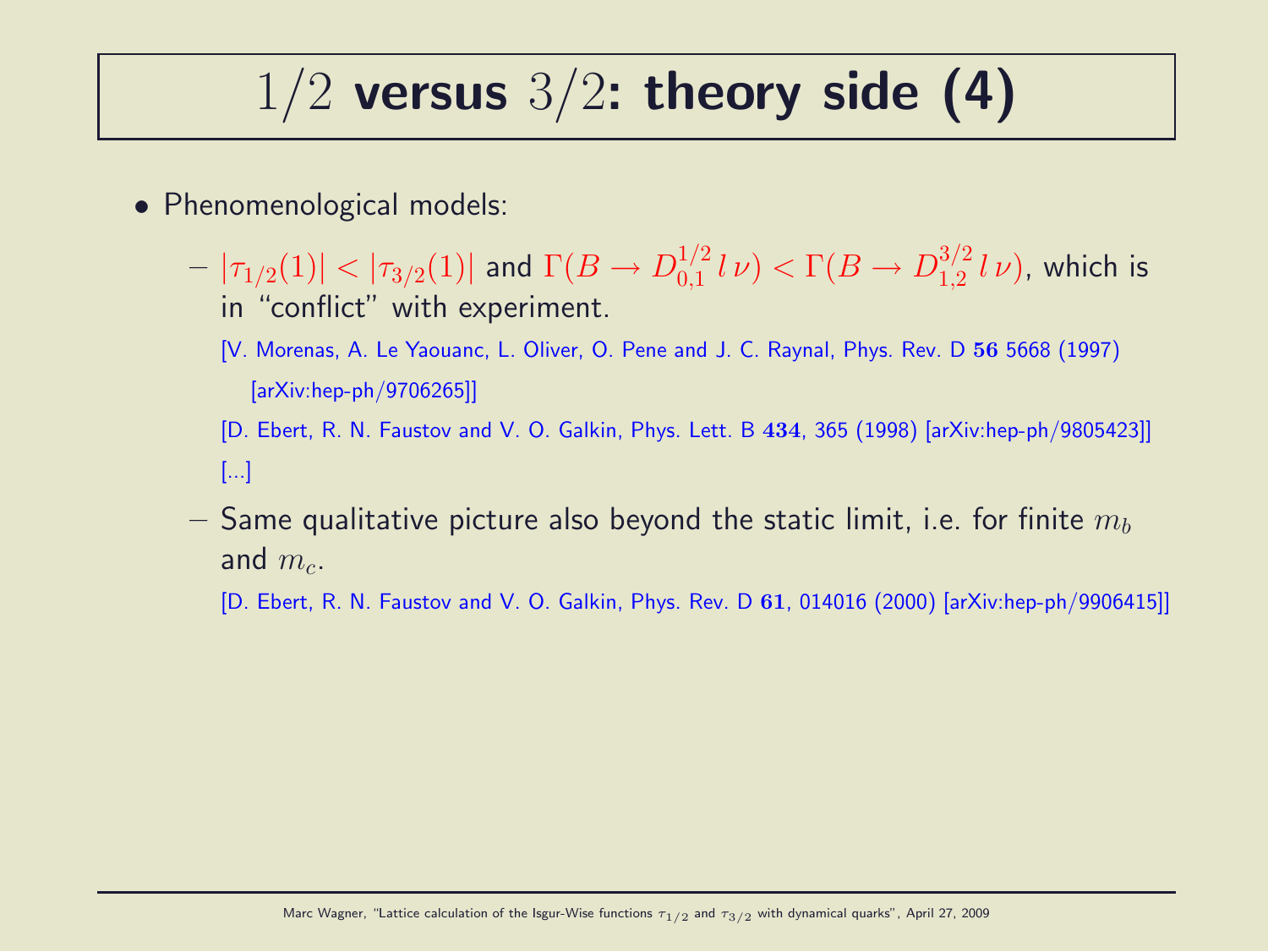# $1/2$  versus  $3/2$ : possible explanations (1)

#### • Experiment:

(A) The signal for the remaining  $15\%$  of  $X_c$  is rather vague; therefore, only a small part might be  $D_{0.1}^{1/2}$  $\frac{1}{2}$ .

#### • OPE:

- Sum rules might not be saturated by the ground states.
- (B) Sum rules hold in the static limit and might change for finite quark masses.
- (C) Sum rules make statements about  $\tau_{1/2}(w=1)$  and  $\tau_{3/2}(w=1)$ ; to obtain decay rates, however, one has to integrate over  $w$ .
- Phenomenological models:
	- Models might give a wrong answer.
- Most probable scenario: a combination of  $(A)$ ,  $(B)$  and  $(C)$ .

[N. Uraltsev, arXiv:hep-ph/0409125]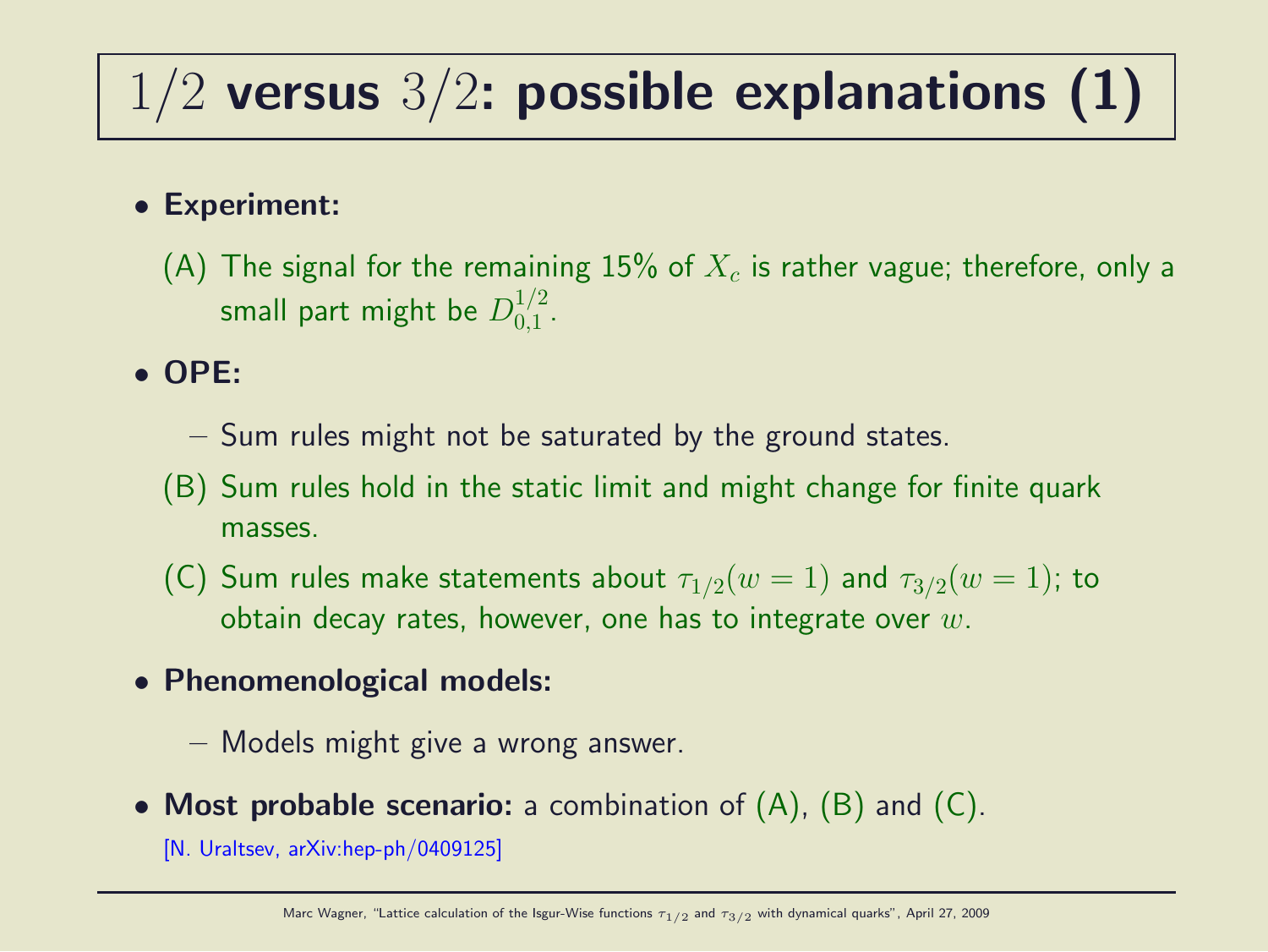# $1/2$  versus  $3/2$ : possible explanations (2)

- A lattice calculation of  $\tau_{1/2}$  and  $\tau_{3/2}$  could shed some light on this puzzle.
- Exploratory quenched lattice study confirmed the theory side:  $\tau_{1/2}(1) = 0.38(4), \tau_{3/2}(1) = 0.53(8).$

[D. Becirevic et al., Phys. Lett. B 609, 298 (2005) [arXiv:hep-lat/0406031]]

• In the following I will report about the first unquenched lattice calculation of  $\tau_{1/2}(1)$  and  $\tau_{3/2}(1)$ .

[B. Blossier, M. Wagner and O. Pene [ETM Collaboration], arXiv:0903.2298 [hep-lat]]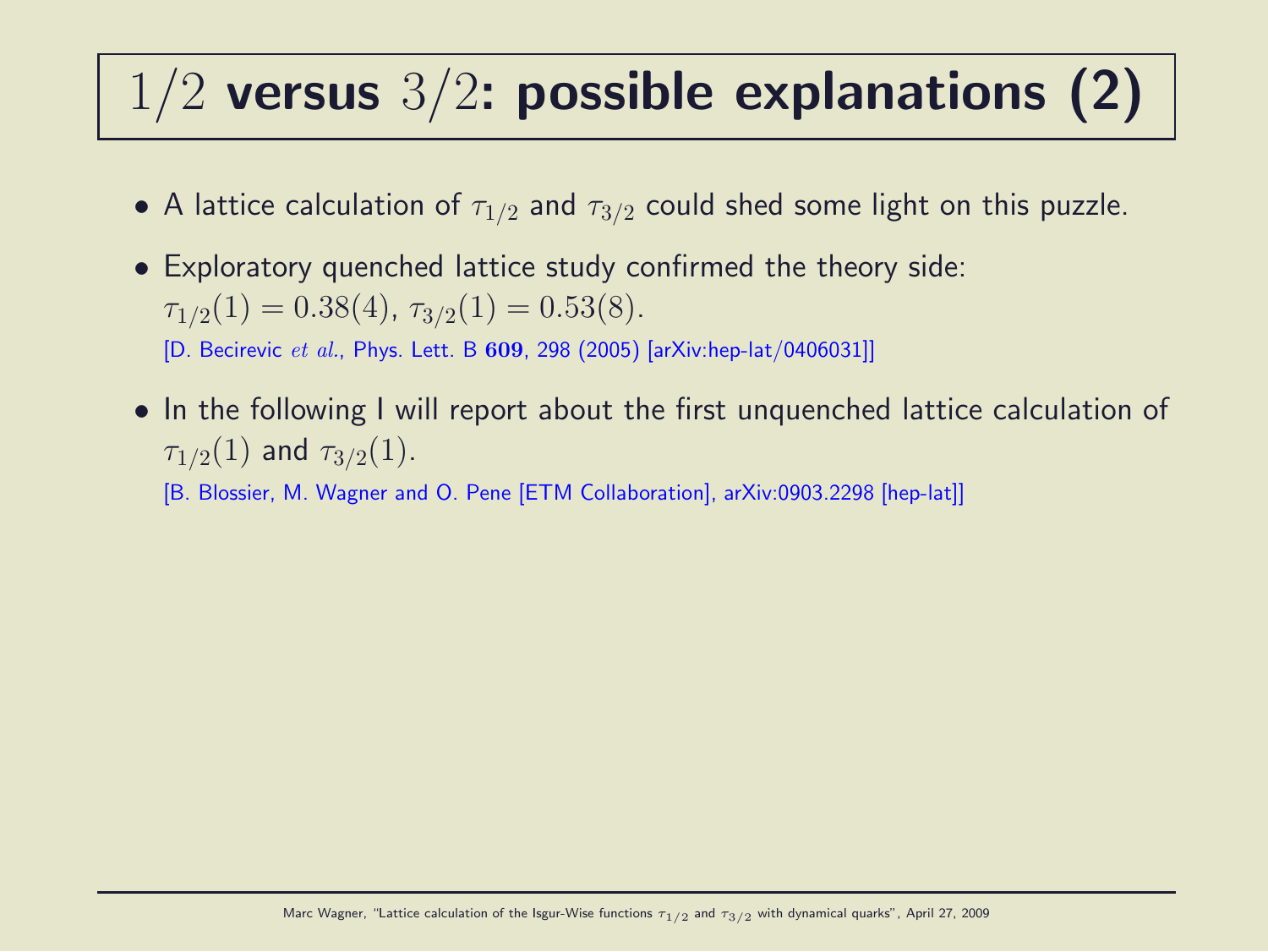# Lattice calculation of  $\tau_{1/2}$  and  $\tau_{3/2}$  (1)

• The "Isgur-Wise relations"

$$
\langle D_0^{1/2}(v')|\bar{c}\gamma_5\gamma_\mu b|B(v)\rangle \propto \tau_{1/2}(w)(v-v')_\mu
$$
  

$$
\langle D_2^{3/2}(v',\epsilon)|\bar{c}\gamma_5\gamma_\mu b|B(v)\rangle \propto \tau_{3/2}(w)\Big((w+1)\epsilon^*_{\mu\alpha}v^\alpha-\epsilon^*_{\alpha\beta}v^\alpha v^\beta v'_\nu\Big).
$$

are note directly useful to compute  $\tau_{1/2}(1)$  and  $\tau_{3/2}(1)$ .

• They can be rewritten in the following form, which is directly accessible to a lattice calculation:

$$
\langle D_0^{1/2}(v)|\bar{c}\gamma_5\gamma_j D_k b|B(v)\rangle = -ig_{jk}\Big(m(D_0^{1/2}) - m(B)\Big)\tau_{1/2}(1)
$$
  

$$
\langle D_2^{3/2}(v,\epsilon)|\bar{c}\gamma_5\gamma_j D_k b|B(v)\rangle = +i\sqrt{3}\epsilon_{jk}\Big(m(D_2^{3/2}) - m(B)\Big)\tau_{3/2}(1).
$$

[A. K. Leibovich, Z. Ligeti, I. W. Stewart and M. B. Wise, Phys. Rev. D 57, 308 (1998) [arXiv:hep-ph/9705467]]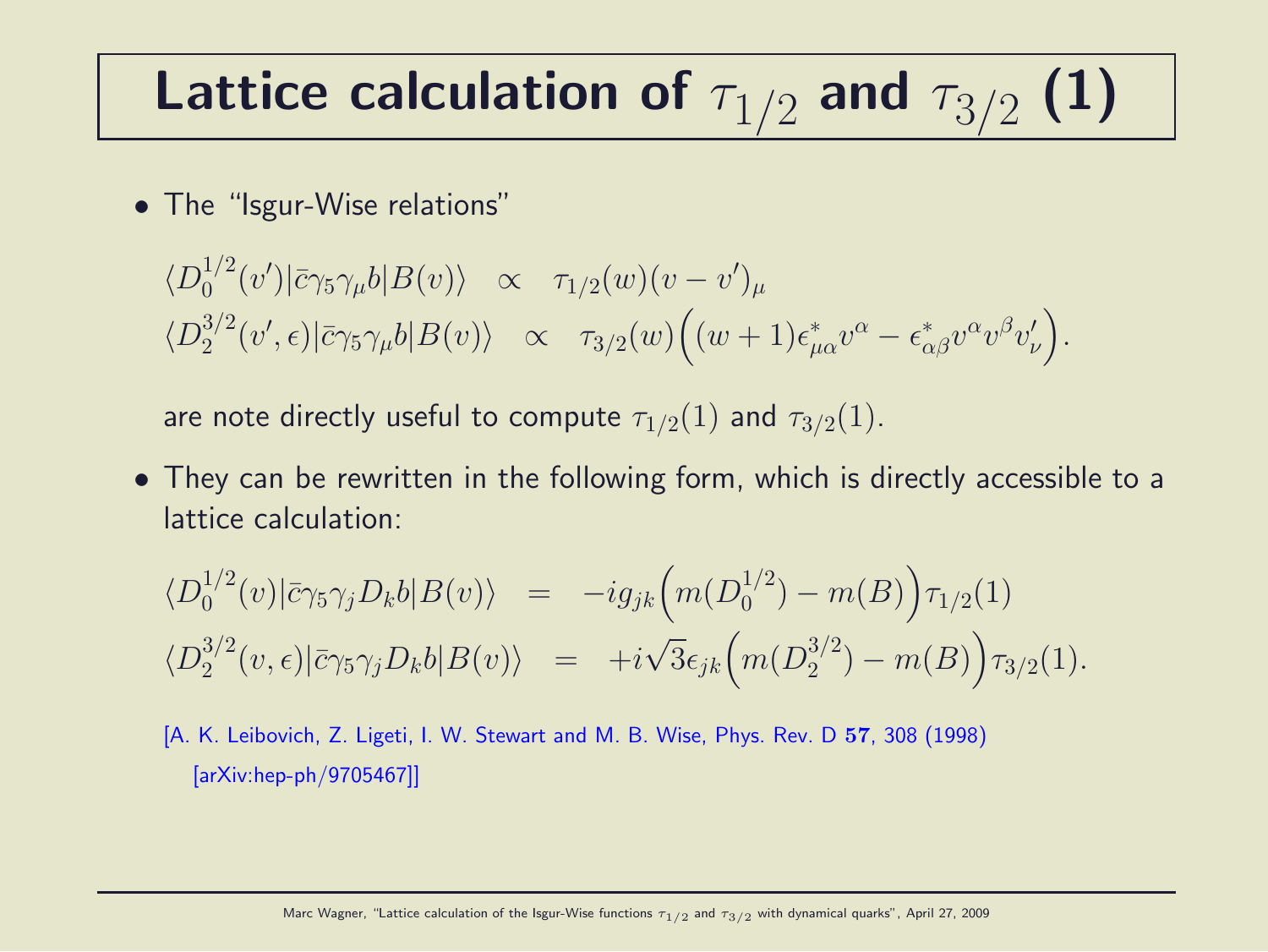# Lattice calculation of  $\tau_{1/2}$  and  $\tau_{3/2}$  (2)

#### • We compute

$$
\langle D_0^{1/2}(v) | \bar{c} \gamma_5 \gamma_j D_k b | B(v) \rangle = -ig_{jk} \Big( m(D_0^{1/2}) - m(B) \Big) \tau_{1/2}(1)
$$

via

$$
\tau_{1/2}(1) = \lim_{t_0 - t_1 \to \infty, t_1 - t_2 \to \infty} \tau_{1/2, \text{effective}}(t_0 - t_1, t_1 - t_2)
$$
\n
$$
\tau_{1/2, \text{effective}}(t_0 - t_1, t_1 - t_2) = \frac{N(P_-) N(S) \left\langle \left(\mathcal{O}^{(P_-)}(t_0)\right)^{\dagger} (\bar{Q} \gamma_5 \gamma_3 D_3 Q)(t_1) \mathcal{O}^{(S)}(t_2) \right\rangle}{Z_{\mathcal{D}}}\Big|_{\mathcal{M}(P_-) - m(S)} \frac{N(S) \left\langle \left(\mathcal{O}^{(P_-)}(t_0)\right)^{\dagger} (\bar{Q} \gamma_5 \gamma_3 D_3 Q)(t_1) \mathcal{O}^{(S)}(t_2) \right\rangle}{\left\langle \left(\mathcal{O}^{(S)}(t_1)\right)^{\dagger} \mathcal{O}^{(S)}(t_2) \right\rangle} \Big|.
$$

- We need:
	- $-$  Static-light meson creation operators  $\mathcal{O}^{(S)}$ ,  $\mathcal{O}^{(P_{-})}$ ,  $\mathcal{O}^{(P_{+})}$ .
	- Static-light meson masses  $m(S)$ ,  $m(P_{-})$  and  $m(P_{+})$ .
	- 2-point and 3-point functions (and norms  $N(S)$ ,  $N(P_+)$ ,  $N(P_+)$ ).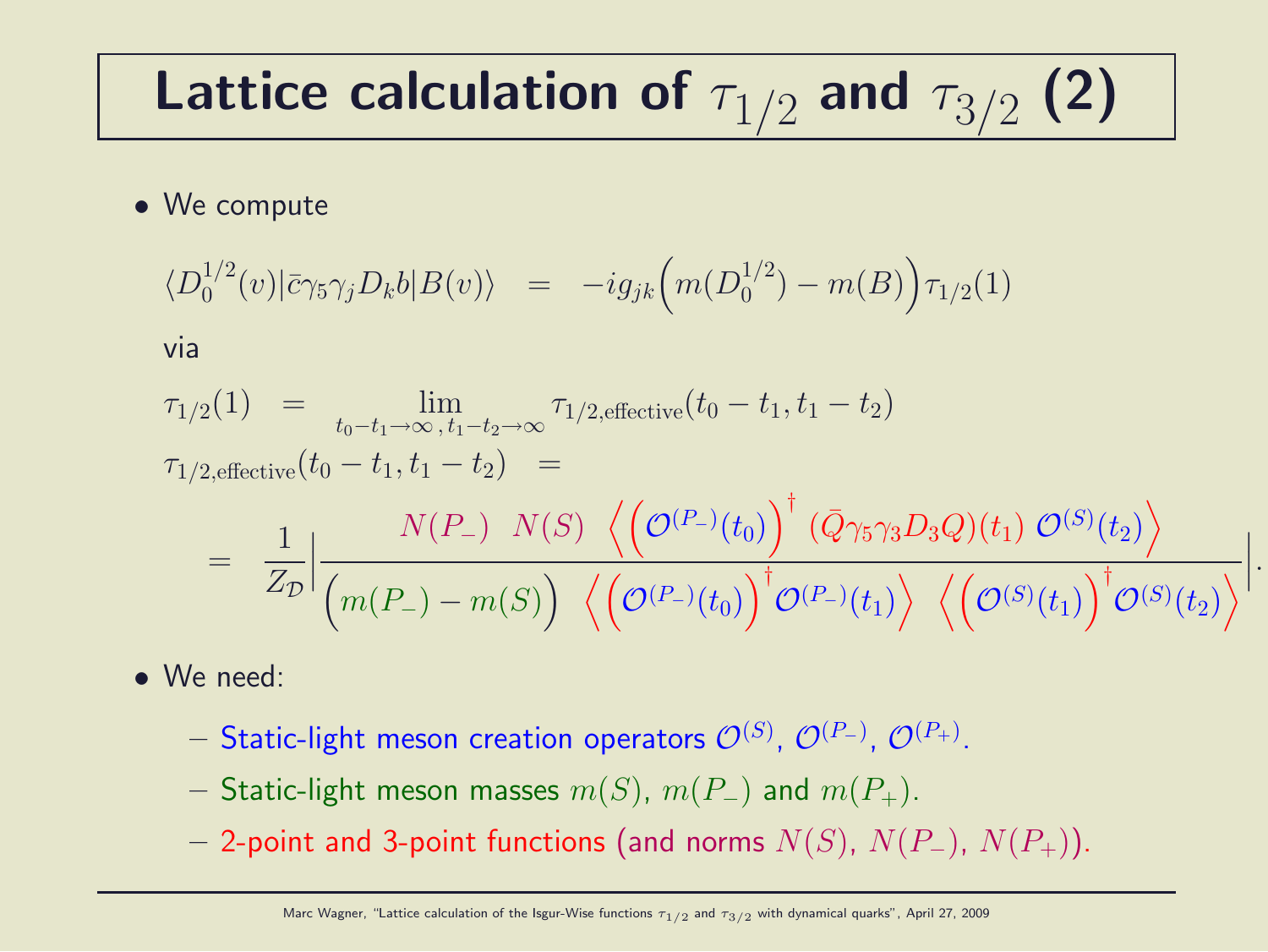# Simulation setup (1)

- Lattice volume:  $L^3 \times T = 24^3 \times 48$ .
- Gauge action: tree-level Symanzik improved,

$$
S_{\mathcal{G}}[U] = \frac{\beta}{6} \Big( b_0 \sum_{x,\mu \neq \nu} \text{Tr} \Big( 1 - P^{1 \times 1}(x; \mu, \nu) \Big) + b_1 \sum_{x,\mu \neq \nu} \text{Tr} \Big( 1 - P^{1 \times 2}(x; \mu, \nu) \Big) \Big),
$$

$$
b_0 = 1 - 8b_1, \, b_1 = -1/12.
$$

• Gauge coupling  $\beta = 3.9$  corresponds to  $a = 0.0855$  fm.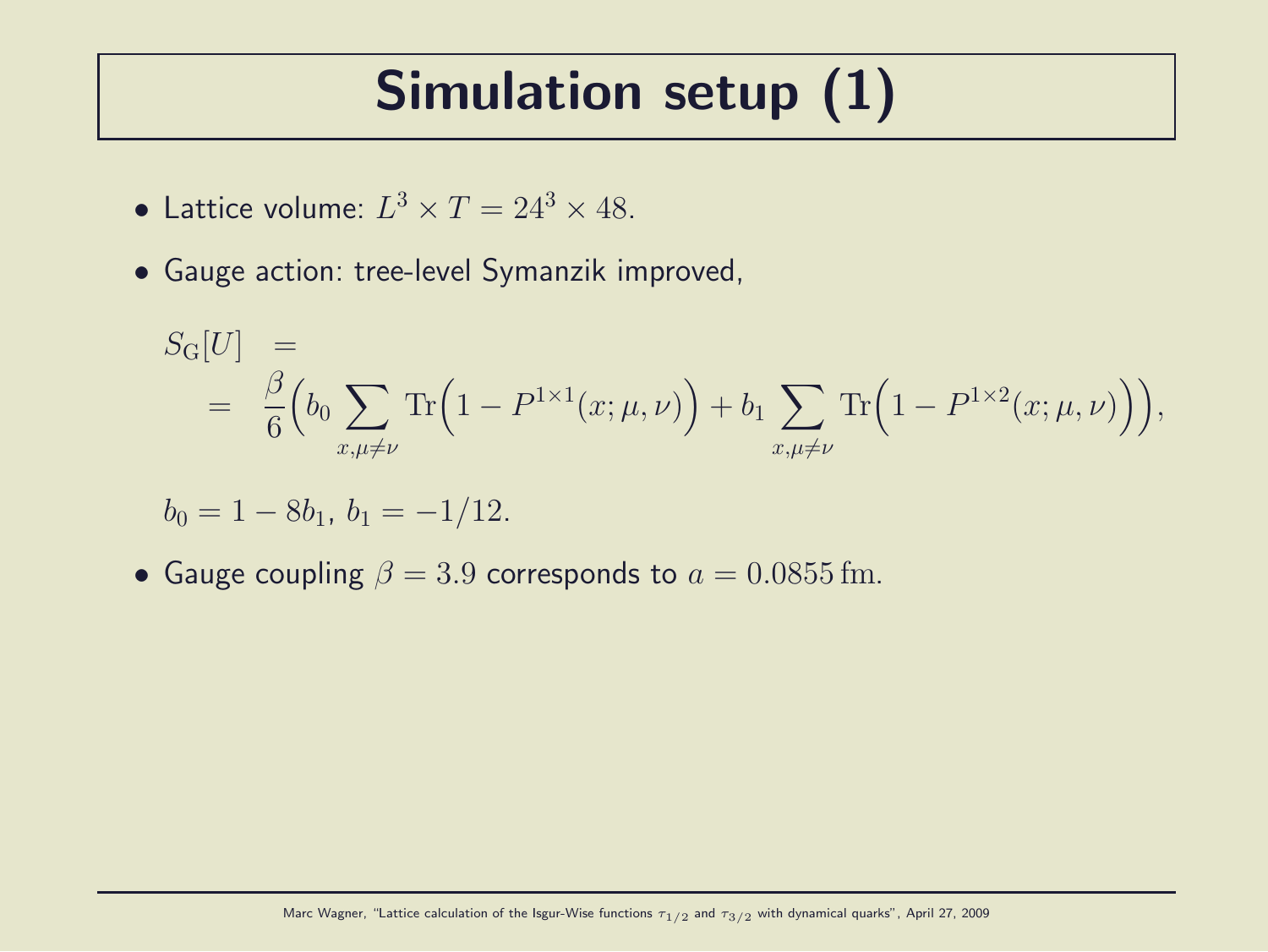# Simulation setup (2)

• Fermionic action: Wilson twisted mass,  $N_f = 2$  degenerate flavors,

$$
S_{\mathcal{F}}[\chi, \bar{\chi}, U] = a^4 \sum_{x} \bar{\chi}(x) \Big( D_{\mathcal{W}} + i \mu_{\mathcal{q}} \gamma_5 \tau_3 \Big) \chi(x)
$$
  

$$
D_{\mathcal{W}} = \frac{1}{2} \Big( \gamma_{\mu} (\nabla_{\mu} + \nabla_{\mu}^*) - a \nabla_{\mu}^* \nabla_{\mu} \Big) + m_0
$$

 $(m_0:$  untwisted mass;  $\mu_a:$  twisted mass;  $\tau_3:$  third Pauli matrix acting in flavor space).

• Relation between the physical basis  $\psi$  and the twisted basis  $\chi$  (in the continuum):

$$
\psi = \frac{1}{\sqrt{2}} \Big( \cos(\omega/2) + i \sin(\omega/2) \gamma_5 \tau_3 \Big) \chi
$$
  

$$
\bar{\psi} = \frac{1}{\sqrt{2}} \bar{\chi} \Big( \cos(\omega/2) + i \sin(\omega/2) \gamma_5 \tau_3 \Big)
$$

( $\omega$ : twist angle;  $\omega = \pi/2$ : maximal twist).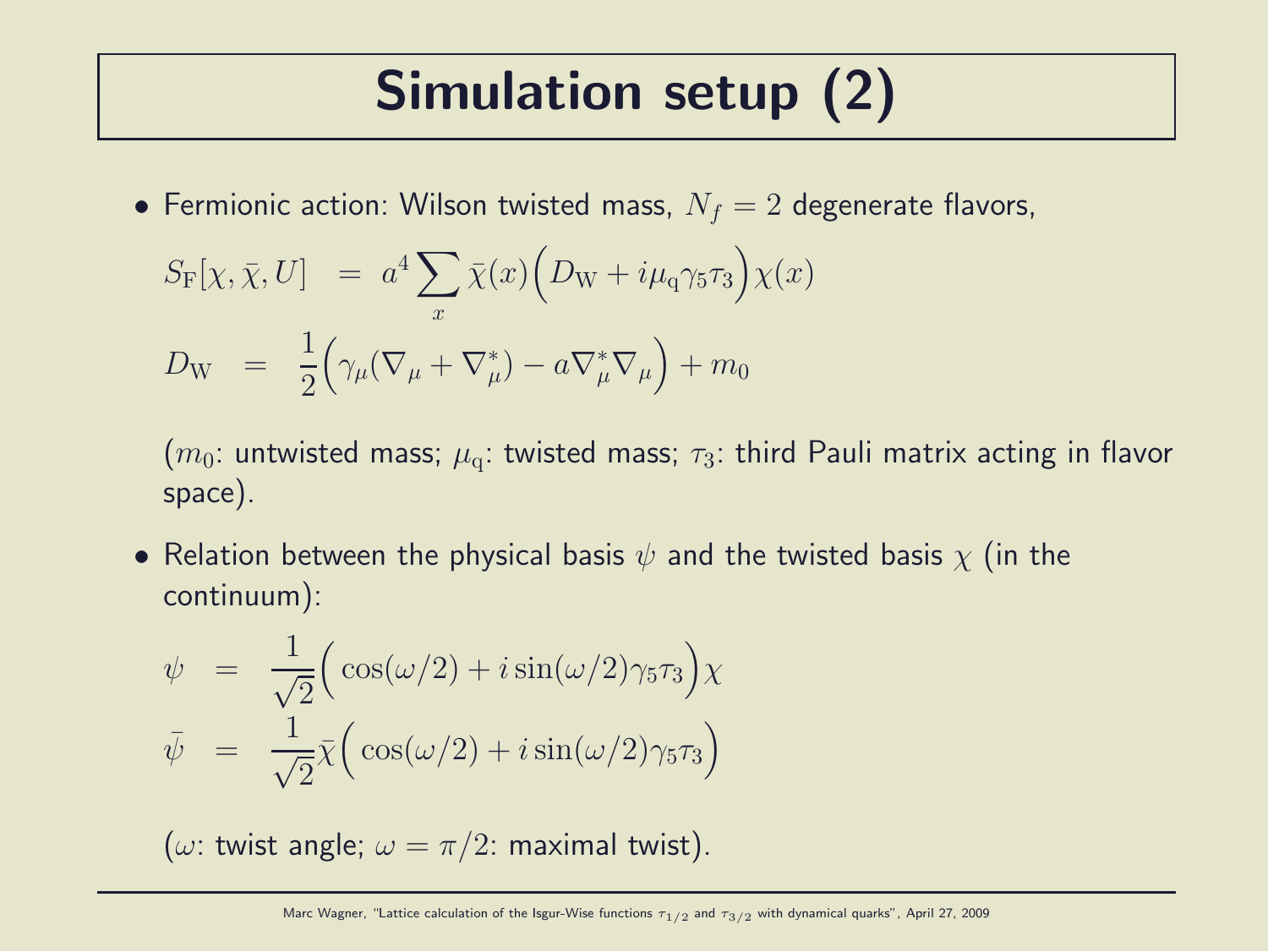# Simulation setup (3)

• Untwisted mass  $m_0$ , tuned to maximal twist  $(\kappa = 1/(8 + 2m_0) = 0.160856)$  $\rightarrow$  "automatic  $\mathcal{O}(a)$  improvement of physical quantities".

| $\mu_{\rm q}$ |        | $m_{\rm PS}$ in MeV   number of gauge configurations |
|---------------|--------|------------------------------------------------------|
| 0.0040        | 314(2) | 1400                                                 |
| 0.0064        | 391(1) | 1450                                                 |
| 0.0085        | 448(1) | 1350                                                 |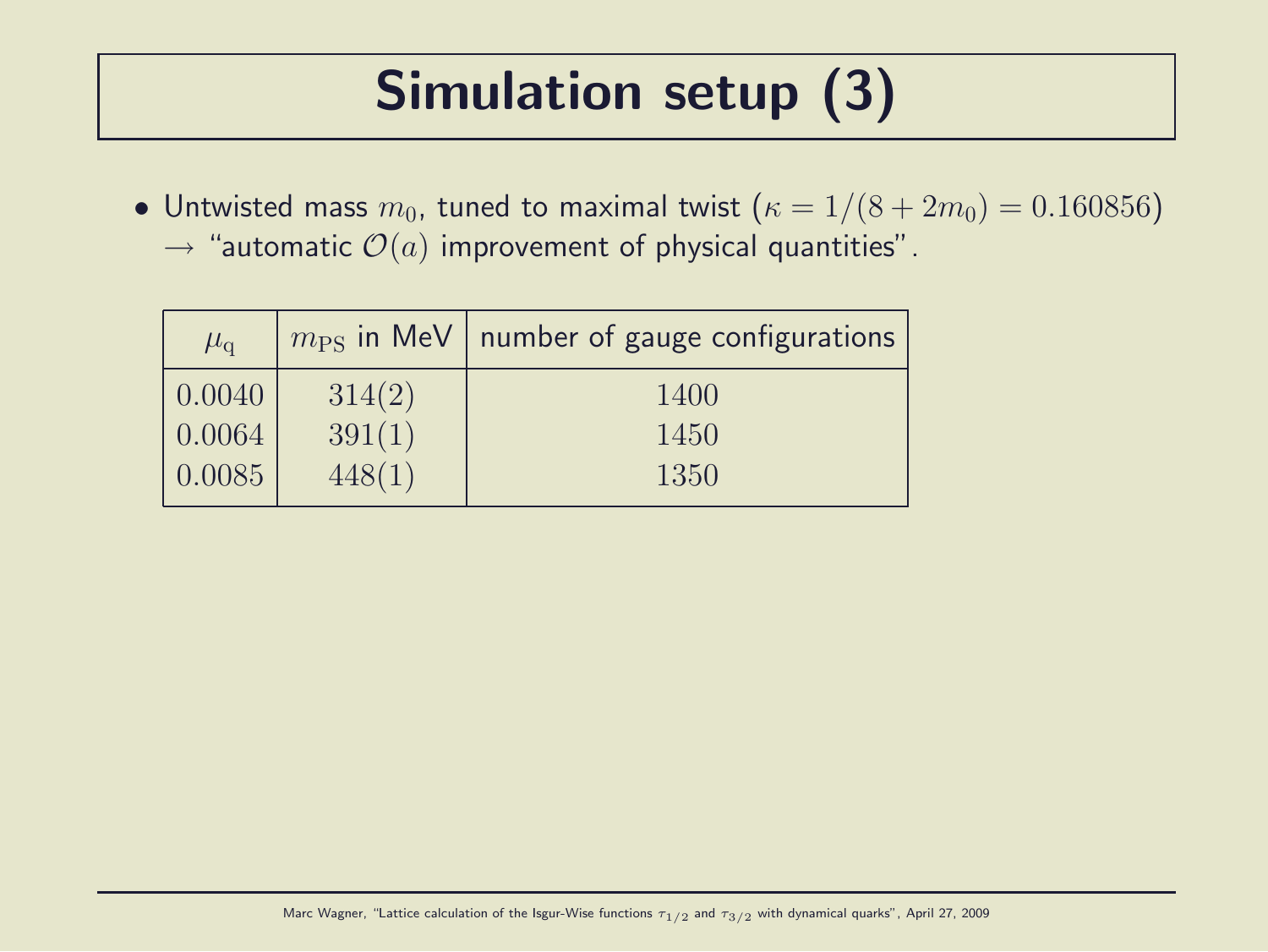# Static and light quark propagators

• Static quark propagators:

$$
\left\langle Q(x)\bar{Q}(y)\right\rangle_{Q,\bar{Q}} =
$$
  
=  $\delta^{(3)}(\mathbf{x}-\mathbf{y})U^{(\text{HYP2})}(x;y)\left(\Theta(y_0-x_0)\frac{1-\gamma_0}{2}+\Theta(x_0-y_0)\frac{1+\gamma_0}{2}\right).$ 

- Essentially Wilson lines in time direction.
- HYP2 static action to improve the signal-to-noise ratio.
- Light quark propagators:
	- Stochastic timeslice propagators.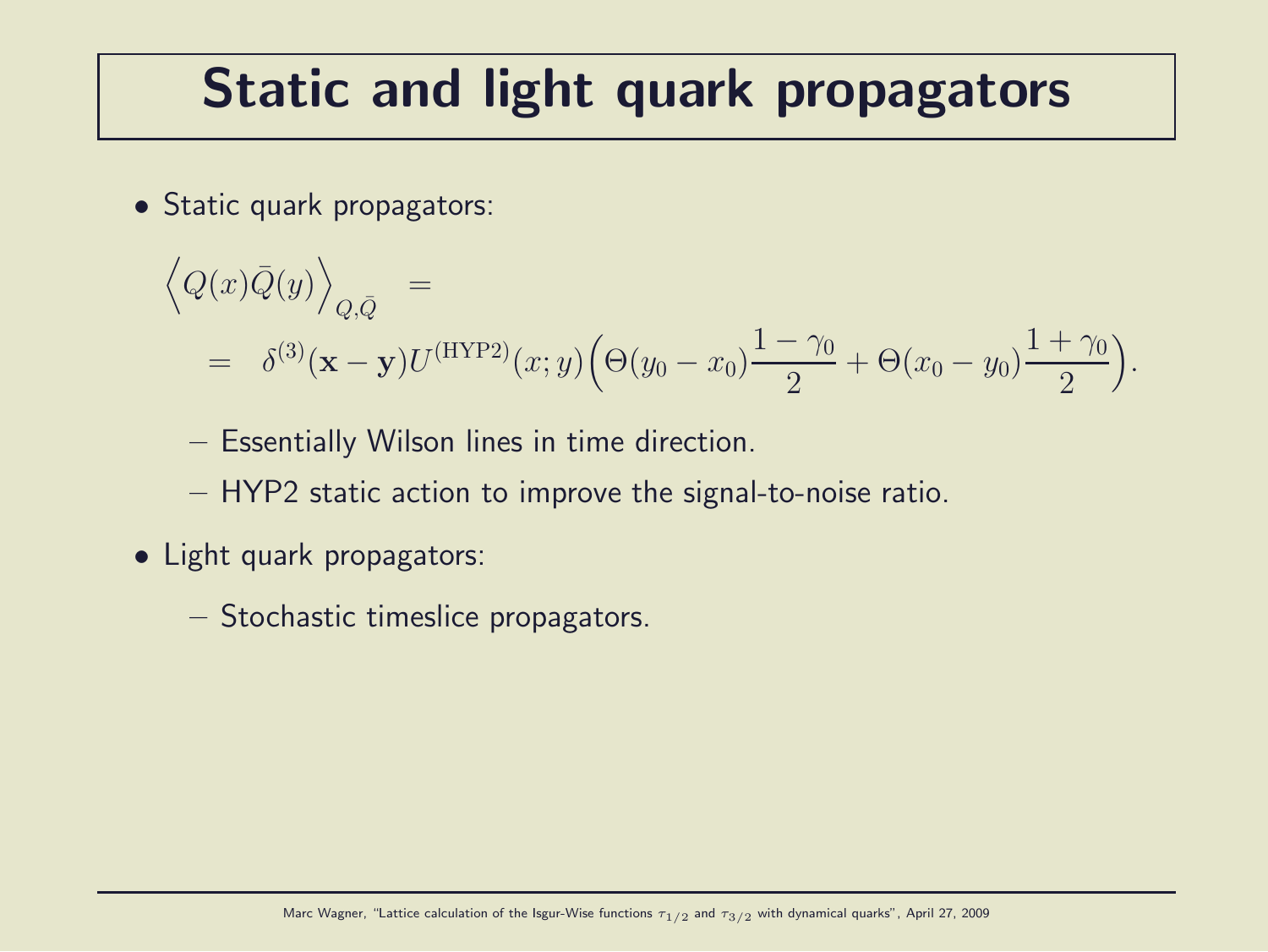# Static-light meson creation operat

• In the continuum, physical basis:

$$
\mathcal{O}^{(\Gamma)}(\mathbf{x}) = \bar{Q}(\mathbf{x}) \int d\hat{\mathbf{n}} \Gamma(\hat{\mathbf{n}}) U(\mathbf{x}; \mathbf{x} + r\hat{\mathbf{n}}) \psi^{(u)}(\mathbf{x} + r\hat{\mathbf{n}}).
$$



- $-\bar{Q}(\mathbf{x})$  creates an infinitely heavy i.e. static antiquark at position x.
- $-\;\psi^{(u)}({\bf x}+r\hat{{\bf n}})$  creates a light quark at position  ${\bf x}+r\hat{{\bf n}}$  separated by a distance  $d$  from the static antiquark.
- The spatial parallel transporter

$$
U(\mathbf{x}; \mathbf{x} + d\hat{\mathbf{n}}) = P\left\{\exp\left(+i\int_{\mathbf{x}}^{\mathbf{x} + d\hat{\mathbf{n}}} dz_j A_j(\mathbf{z})\right)\right\}
$$

connects the antiquark and the quark in a gauge invariant way via gluons.

 $-$  The integration over the unit sphere  $\int d\hat{\mathbf{n}}$  combined with a suitable weight factor  $\Gamma(\hat{\mathbf{n}})$  yields well defined total angular momentum J and parity  $\mathcal{P}(\Gamma(\hat{\mathbf{n}}))$  is a combination of spherical harmonics  $\rightarrow$  angular momentum] and  $\gamma$ -matrices  $[\rightarrow$  spin]; Wigner-Eckart theorem).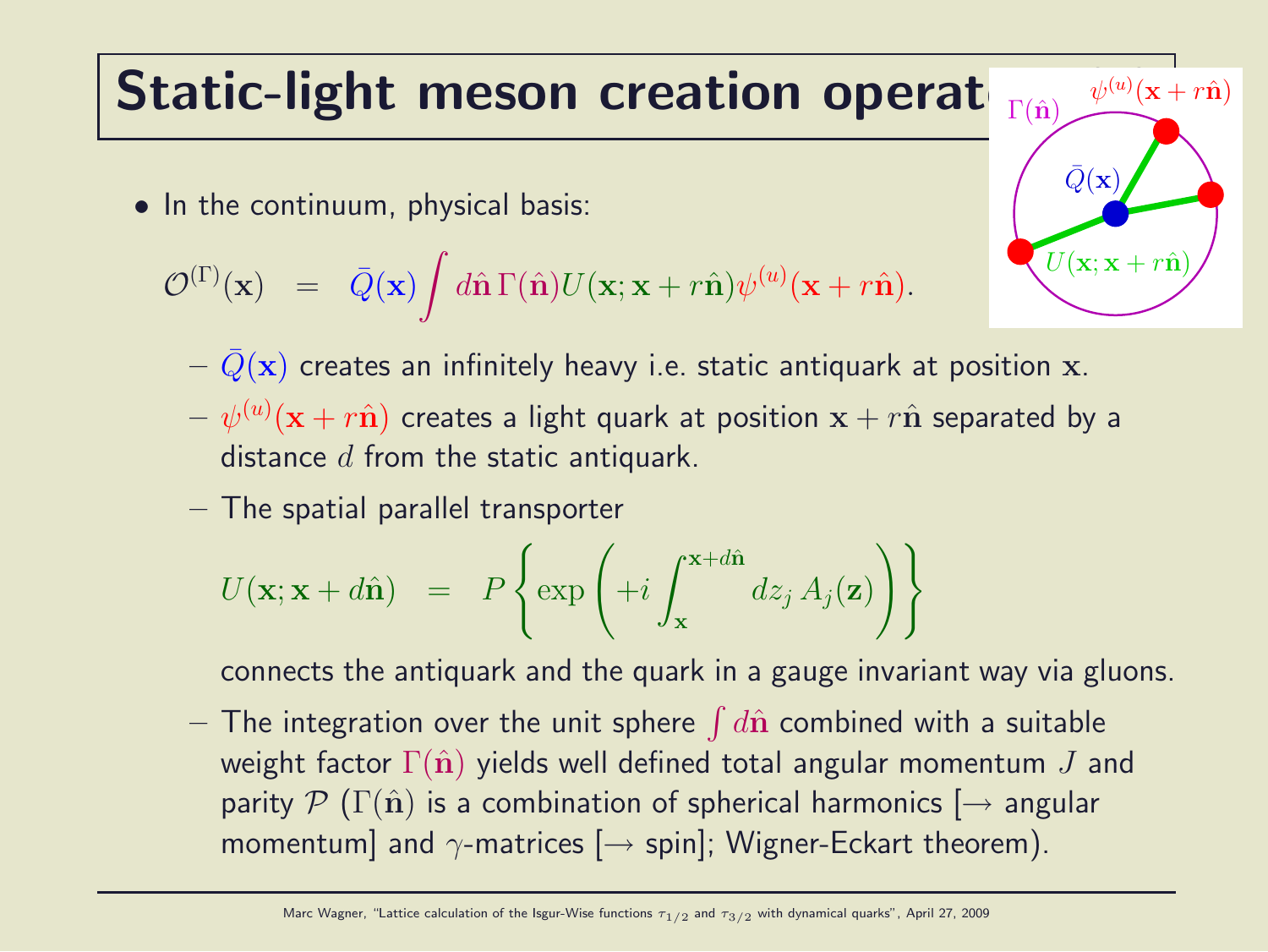# Static-light meson creation operat

• In the continuum, physical basis:

$$
\mathcal{O}^{(\Gamma)}(\mathbf{x}) = \bar{Q}(\mathbf{x}) \int d\hat{\mathbf{n}} \Gamma(\hat{\mathbf{n}}) U(\mathbf{x}; \mathbf{x} + r\hat{\mathbf{n}}) \psi^{(u)}(\mathbf{x} + r\hat{\mathbf{n}}).
$$

• List of operators (*J*: total angular momentum; *j*: total angular momentum of the light cloud;  $P:$  parity):

| $\Gamma(\hat{\mathbf{n}})$                                                                                   |                 |                                            |                  | lattice $j^{\mathcal{P}}$                                                  | notation |
|--------------------------------------------------------------------------------------------------------------|-----------------|--------------------------------------------|------------------|----------------------------------------------------------------------------|----------|
| $\gamma_5$                                                                                                   |                 | $\left( \mathcal{D}\right)$<br>$(1/2)^{+}$ | $A_{\mathbf{1}}$ | $(7/2)^{-}$<br>$(1/2)$ <sup>-</sup><br>$\cdots$<br>$(7/2)^{+}$<br>$\cdots$ |          |
| $\gamma_1\hat{n}_1 - \gamma_2\hat{n}_2$ (cyclic)<br>$\gamma_5(\gamma_1\hat{n}_1-\gamma_2\hat{n}_2)$ (cyclic) | $\mid 2^+ \mid$ | $(3/2)^{+}$<br>(3/2)                       | $E_{\parallel}$  | $(5/2)^{+}$<br>$(3/2)^{+}$<br>$\cdots$<br>(5/2)<br>(3/2)<br>$\cdots$       |          |

• On the lattice, twisted basis:

$$
\mathcal{O}^{(\Gamma)}(\mathbf{x}) = \bar{Q}(\mathbf{x}) \sum_{\mathbf{n}=\pm \hat{\mathbf{e}}_1, \pm \hat{\mathbf{e}}_2, \pm \hat{\mathbf{e}}_3} \Gamma(\hat{\mathbf{n}}) U(\mathbf{x}; \mathbf{x} + r\mathbf{n}) \chi^{(u)}(\mathbf{x} + r\mathbf{n}).
$$

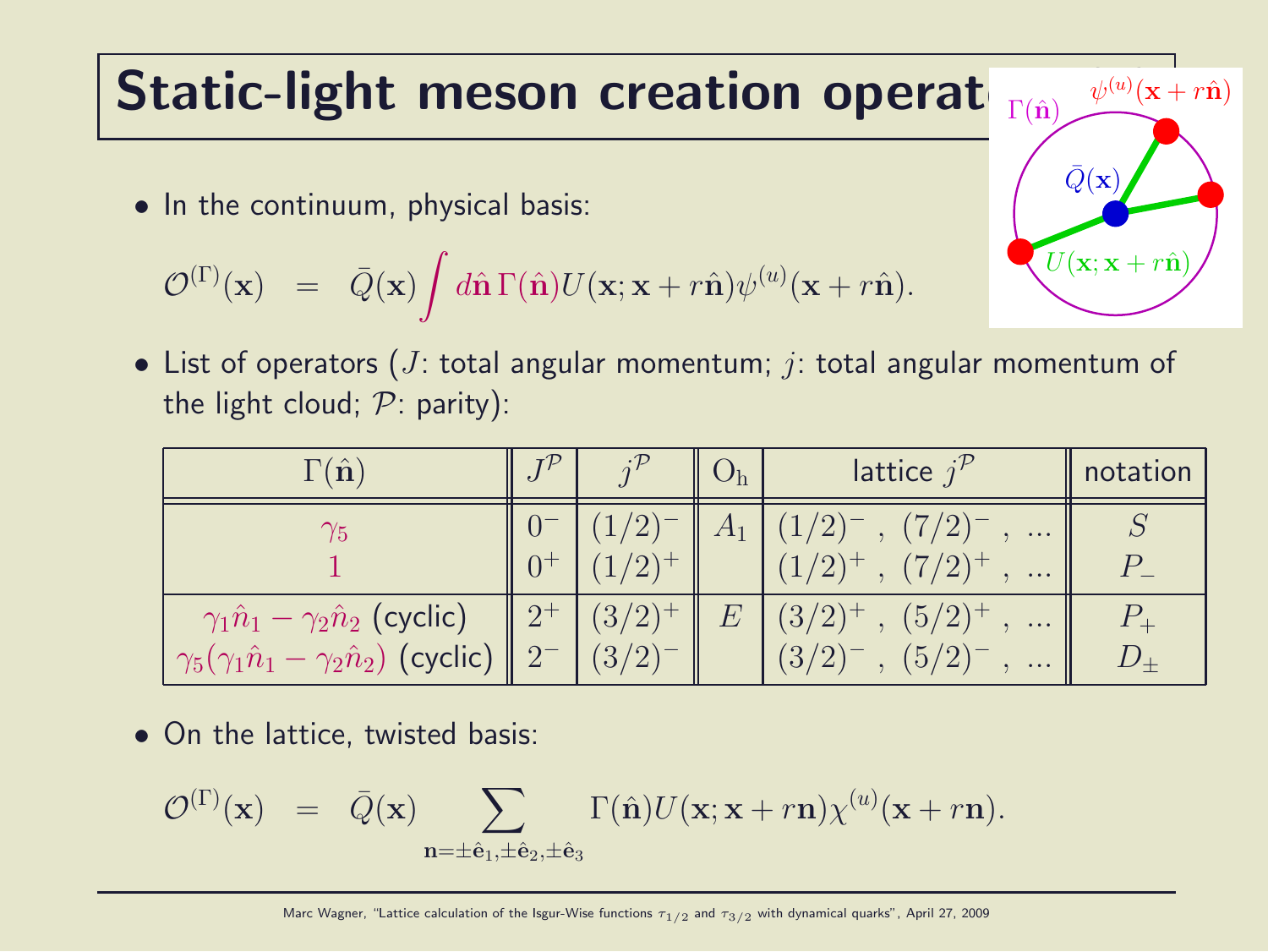# Static-light meson creation operators (3)

• On the lattice, twisted basis:

$$
\mathcal{O}^{(\Gamma)}(\mathbf{x}) = \bar{Q}(\mathbf{x}) \sum_{\mathbf{n}=\pm \hat{\mathbf{e}}_1, \pm \hat{\mathbf{e}}_2, \pm \hat{\mathbf{e}}_3} \Gamma(\hat{\mathbf{n}}) U(\mathbf{x}; \mathbf{x} + r\mathbf{n}) \chi^{(u)}(\mathbf{x} + r\mathbf{n}).
$$

- Due to the twisted basis each operator creates both a  $P = +$  part and a  $\mathcal{P} = -$  part (e.g.  $\bar{Q}\gamma_5 \chi \approx (\bar{Q}\gamma_5 \psi - i \bar{Q}\psi)/\sqrt{2}$ ).
- Smearing techniques to optimize the ground state overlaps:
	- $*$  APE smearing for spatial links  $U$ .
	- $*$  Gaussian smearing for light quark fields  $\chi^{(u)}.$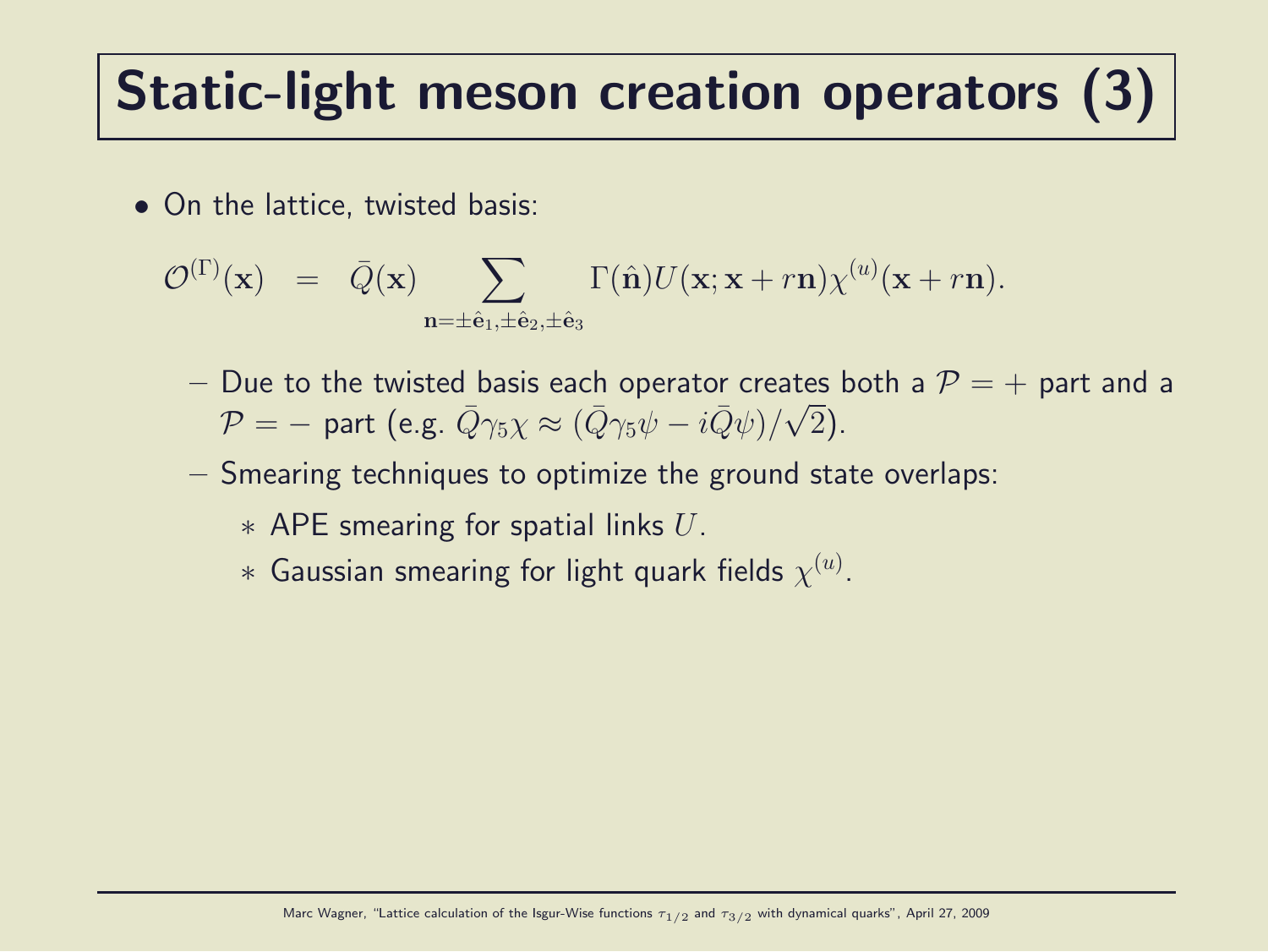# Static-light meson masses (1)

• Consider  $2 \times 2$  correlation matrices:

$$
\mathcal{C}_{JK}(t) = \langle \left(\mathcal{O}^{(\Gamma_J)}(t)\right)^{\dagger} \mathcal{O}^{(\Gamma_K)}(0)\rangle.
$$

- For S and  $P_$ ,  $\Gamma$ <sub>J</sub>  $\in$  { $\gamma$ <sub>5</sub>, 1}.
- For  $P_+$ ,  $\Gamma_J \in \{ \gamma_1 \hat{n}_1 \gamma_2 \hat{n}_2 \}$ ,  $\gamma_5(\gamma_1\hat{n}_1-\gamma_2\hat{n}_2)\}.$
- Solve a generalized eigenvalue problem:

$$
\mathcal{C}_{JK}(t) v_K^{(n)}(t) \;\; = \;\; \mathcal{C}_{JK}(t_0) v_K^{(n)}(t) \lambda^{(n)}(t,t_0).
$$

• Determine static-light meson masses from effective mass plateaus:

$$
m_{\text{effective}}^{(n)}(t) = \ln \Big( \frac{\lambda^{(n)}(t, t_0)}{\lambda^{(n)}(t+1, t_0)} \Big).
$$



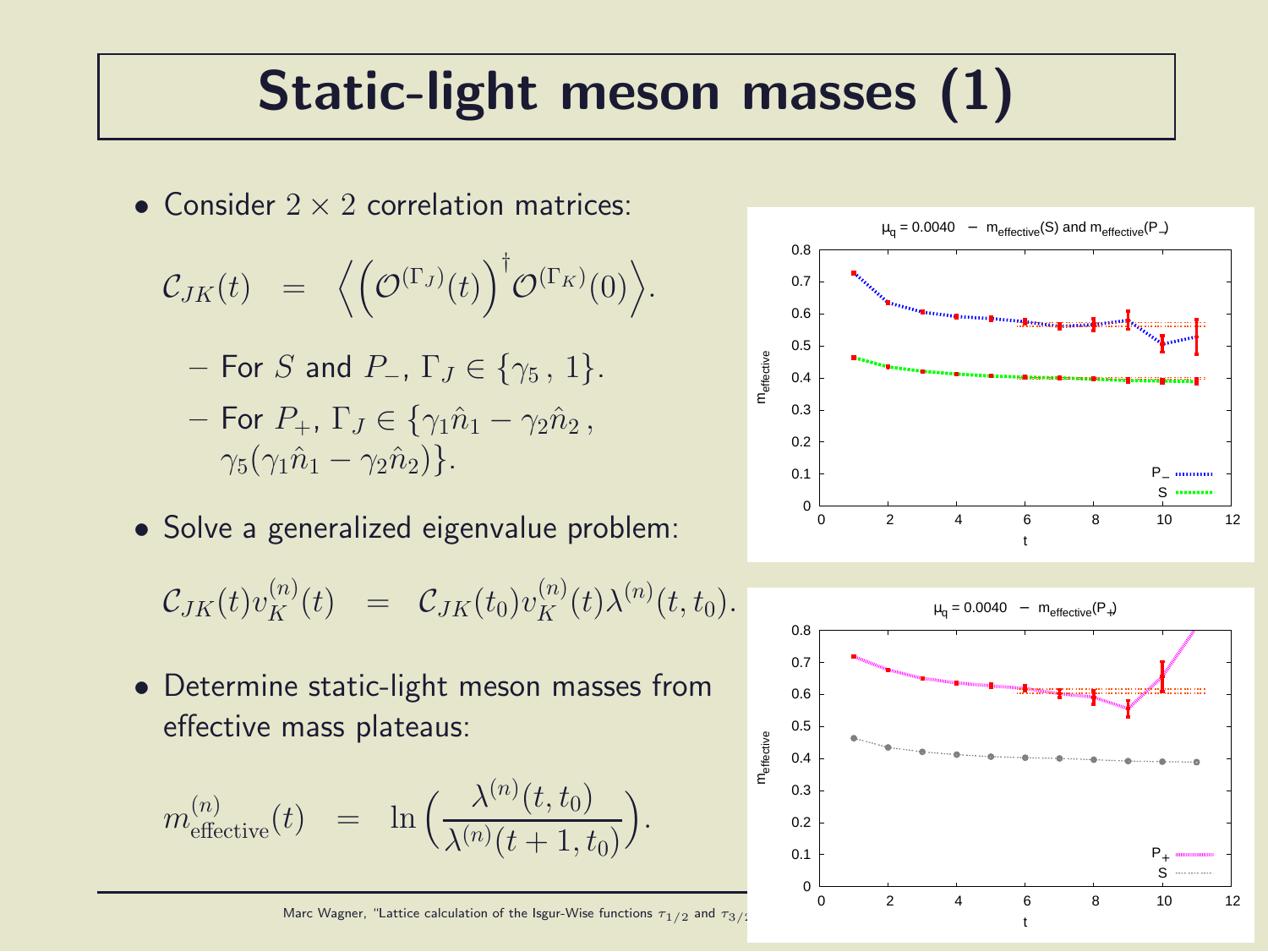### Static-light meson masses (2)

• The generalized eigenvalue problem,

$$
\mathcal{C}_{JK}(t)v_K^{(n)}(t) = \mathcal{C}_{JK}(t_0)v_K^{(n)}(t)\lambda^{(n)}(t,t_0),
$$

also yields appropriate linear combinations of twisted basis meson creation operators with well defined parity:

$$
\mathcal{O}^{(S)} = v_{\gamma_5}^{(S)}(t)\mathcal{O}^{(\gamma_5)} + v_1^{(S)}(t)\mathcal{O}^{(1)} \n\mathcal{O}^{(P_{-})} = v_{\gamma_5}^{(P_{-})}(t)\mathcal{O}^{(\gamma_5)} + v_1^{(P_{-})}(t)\mathcal{O}^{(1)} \n\mathcal{O}^{(P_{+})} = v_{\gamma_x\hat{n}_x-\gamma_y\hat{n}_y}^{(P_{+})}(t)\mathcal{O}^{(\gamma_x\hat{n}_x-\gamma_y\hat{n}_y)} + v_{\gamma_5(\gamma_x\hat{n}_x-\gamma_y\hat{n}_y)}^{(P_{+})}(t)\mathcal{O}^{(\gamma_5(\gamma_x\hat{n}_x-\gamma_y\hat{n}_y))}.
$$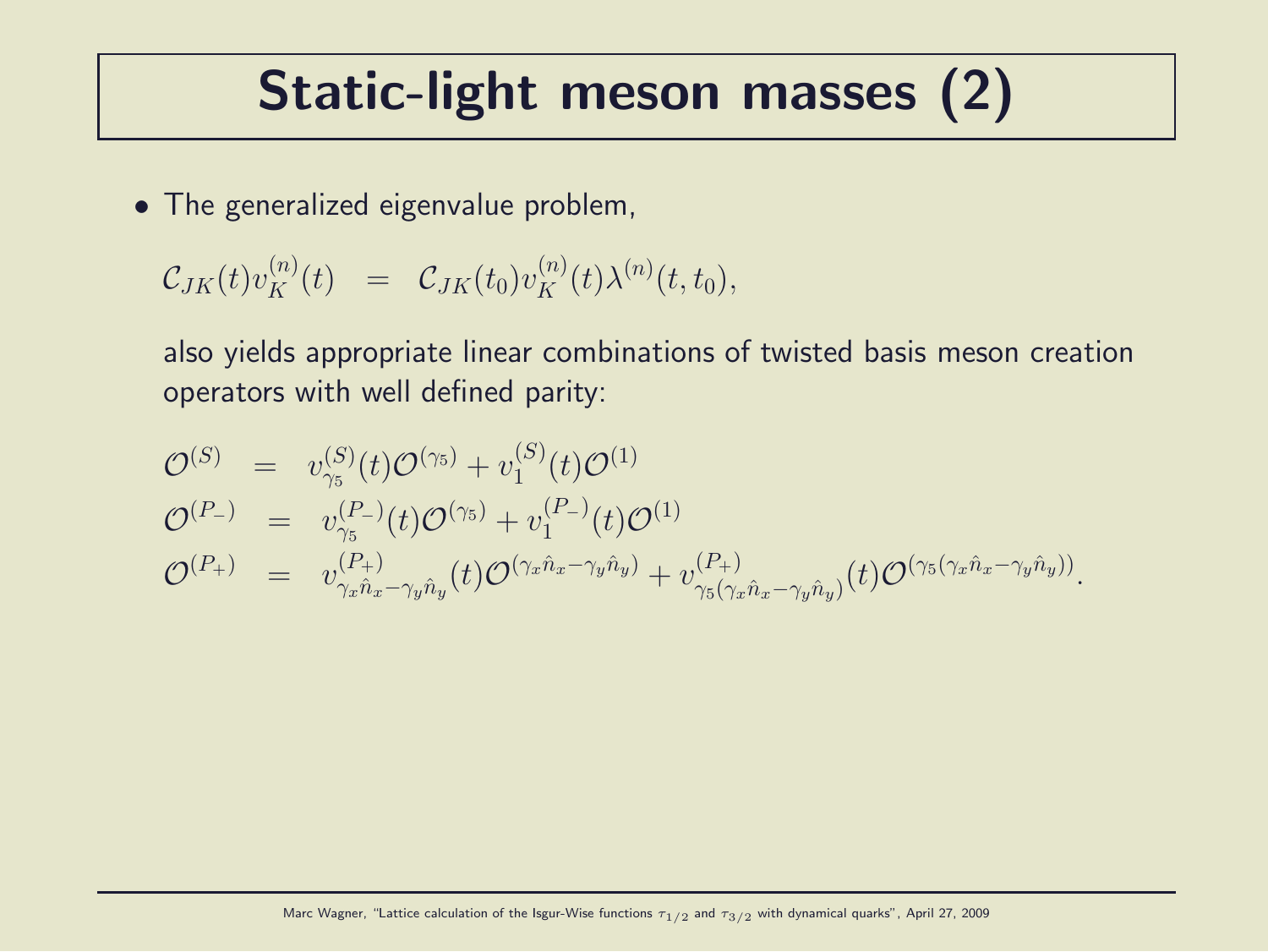### 2-point functions, ground state norms

• 2-point functions are now straightforward to compute:

$$
\Big\langle\Big(\mathcal{O}^{(S)}(t)\Big)^\dagger\mathcal{O}^{(S)}(0)\Big\rangle\quad,\quad \Big\langle\Big(\mathcal{O}^{(P_-)}(t)\Big)^\dagger\mathcal{O}^{(P_-)}(0)\Big\rangle\quad,\quad \Big\langle\Big(\mathcal{O}^{(P_+)}(t)\Big)^\dagger\mathcal{O}^{(P_+)}(0)\Big\rangle.
$$

• Ground state norms  $N(S)$ ,  $N(P_+)$  and  $N(P_+)$  by fitting exponentials at large temporal separations, e.g.  $N(S)^2e^{-mt}$  to  $\langle (\mathcal{O}^{(S)}(t))^\dagger \mathcal{O}^{(S)}(0) \rangle$ .

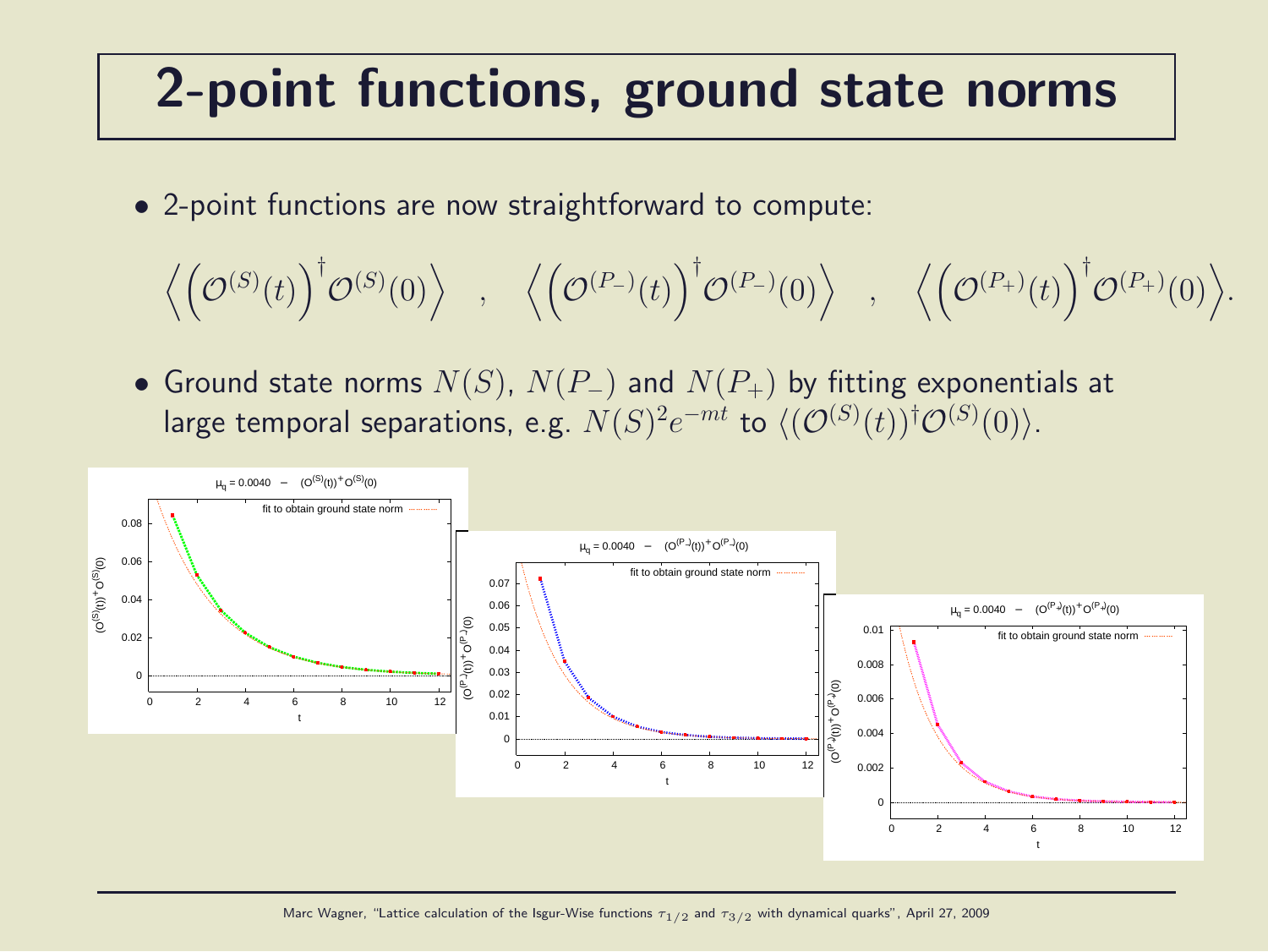**3-point functions,** 
$$
\tau_{1/2}
$$
 and  $\tau_{3/2}$  to  $P_{\tau_{\tau_{\tau_{1/2}}}}(1)$   
\n• Compute the Isgur-Wise function  
\n
$$
\tau_{1/2}(1) = \left| \frac{\langle P_{-} | \bar{Q} \gamma_{5} \gamma_{3} D_{3} Q | S \rangle}{m(P_{-}) - m(S)} \right|
$$
\nvia "effective form factors":  
\n
$$
\tau_{1/2}(1) = \lim_{t_0 - t_1 \to \infty, t_1 - t_2 \to \infty} \tau_{1/2, \text{effective}}(t_0 - t_1, t_1 - t_2)
$$
\n
$$
\tau_{1/2, \text{effective}}(t_0 - t_1, t_1 - t_2) = \frac{1}{Z_{\mathcal{D}}}\left| \frac{N(P_{-})}{(m(P_{-}) - m(S))} \left( \left( \mathcal{O}^{(P_{-})}(t_0) \right)^{\dagger} \left( \mathcal{O}^{\gamma_{5}} \gamma_{3} D_{3} Q \right)(t_1) \mathcal{O}^{(S)}(t_2) \right) \right|
$$

•  $\tau_{3/2}(1)$  analogously: replace

$$
P_- \rightarrow P_+ , \quad \gamma_3 D_3 \rightarrow \frac{\gamma_5(\gamma_1 D_1 - \gamma_2 D_2)}{\sqrt{6}}.
$$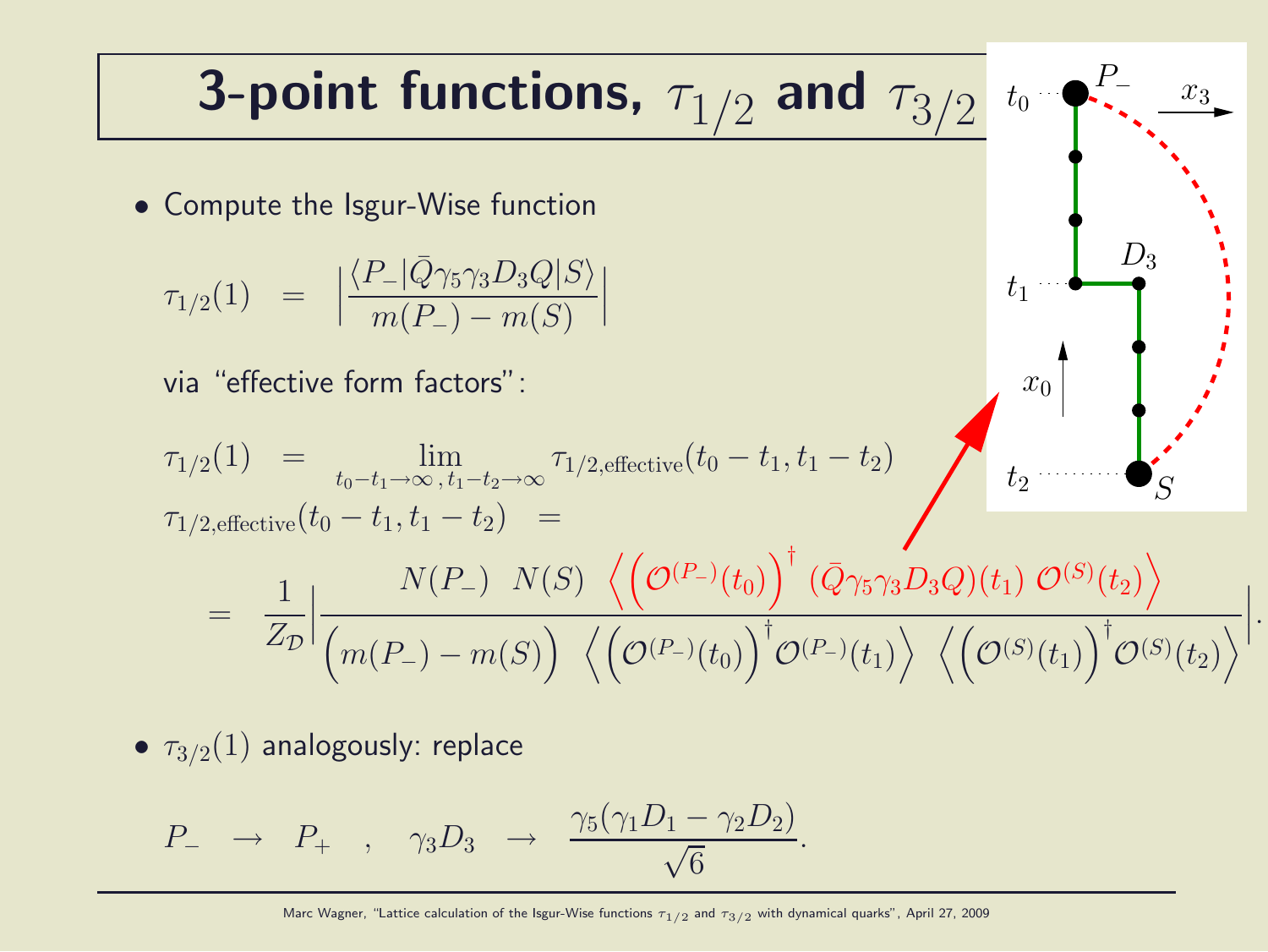# 3-point functions,  $\tau_{1/2}$  and  $\tau_{3/2}$  (2)

•  $Z_D$  in

$$
\tau_{1/2, \text{effective}}(t_0 - t_1, t_1 - t_2) =
$$
\n
$$
= \frac{1}{Z_{\mathcal{D}}} \Big| \frac{N(P_{-}) \ N(S) \ \left\langle \left(\mathcal{O}^{(P_{-})}(t_0)\right)^{\dagger} (\bar{Q} \gamma_5 \gamma_3 D_3 Q)(t_1) \ \mathcal{O}^{(S)}(t_2) \right\rangle}{\left(m(P_{-}) - m(S)\right) \ \left\langle \left(\mathcal{O}^{(P_{-})}(t_0)\right)^{\dagger} \mathcal{O}^{(P_{-})}(t_1) \right\rangle \ \left\langle \left(\mathcal{O}^{(S)}(t_1)\right)^{\dagger} \mathcal{O}^{(S)}(t_2) \right\rangle} \Big|.
$$

is the renormalization constant of the heavy-heavy current  $\bar{Q}\gamma_5\gamma_3D_3Q$ , i.e.

$$
(\bar{Q}\gamma_5\gamma_3D_3Q)^R = \frac{(\bar{Q}\gamma_5\gamma_3D_3Q)^B}{Z_D},
$$

to first order in perturbation theory.

- Analytical formulae long and "complicated".
- Tree-level Symanzik improved gauge action, HYP2 static action:  $Z_D = 0.976$ .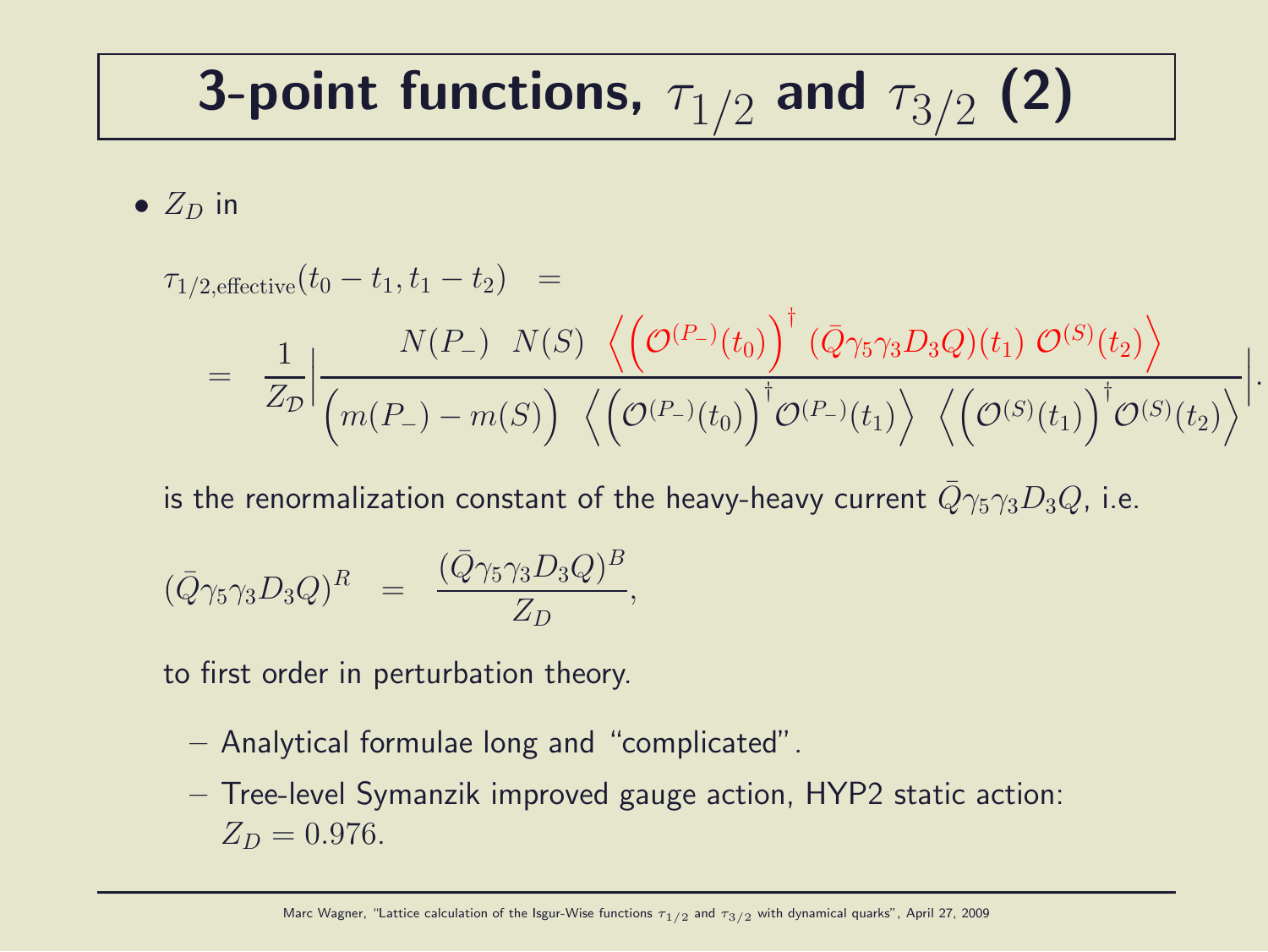# 3-point functions,  $\tau_{1/2}$  and  $\frac{1}{2}$  and  $\frac{1}{2}$

• Results for various light quark masses:

|               | $t_0 - t_2 = 10$                                    |                 |                                 |  |  |  |
|---------------|-----------------------------------------------------|-----------------|---------------------------------|--|--|--|
| $\mu_{\rm q}$ | $\tau_{1/2}(1)$                                     | $\tau_{3/2}(1)$ | $(\tau_{3/2})^2-(\tau_{1/2})^2$ |  |  |  |
|               | $0.0040$ 0.299(14)                                  | 0.519(13)       | 0.180(16)                       |  |  |  |
|               | $0.0064$ 0.312(10)                                  | 0.538(13)       | 0.193(13)                       |  |  |  |
|               | $\vert 0.0085 \vert \vert 0.308(12) \vert 0.522(8)$ |                 | 0.177(9)                        |  |  |  |

• The Uraltsev sum rule,

$$
\sum_{n} \left| \tau_{3/2}^{(n)}(1) \right|^2 - \left| \tau_{1/2}^{(n)}(1) \right|^2 = \frac{1}{4},
$$

is almost fulfilled by the ground state contributions  $\tau^{(0)}_{1/2}$  $\tau^{(0)}_{1/2}(1) \equiv \tau_{1/2}(1)$  and  $\tau^{(0)}_{3/2}$  $T^{(0)}_{3/2}(1) \equiv \tau_{3/2}(1).$ 



Marc Wagner, "Lattice calculation of the Isgur-Wise functions  $\tau_{1/2}$  and  $\tau_{3/2}$  with dynamical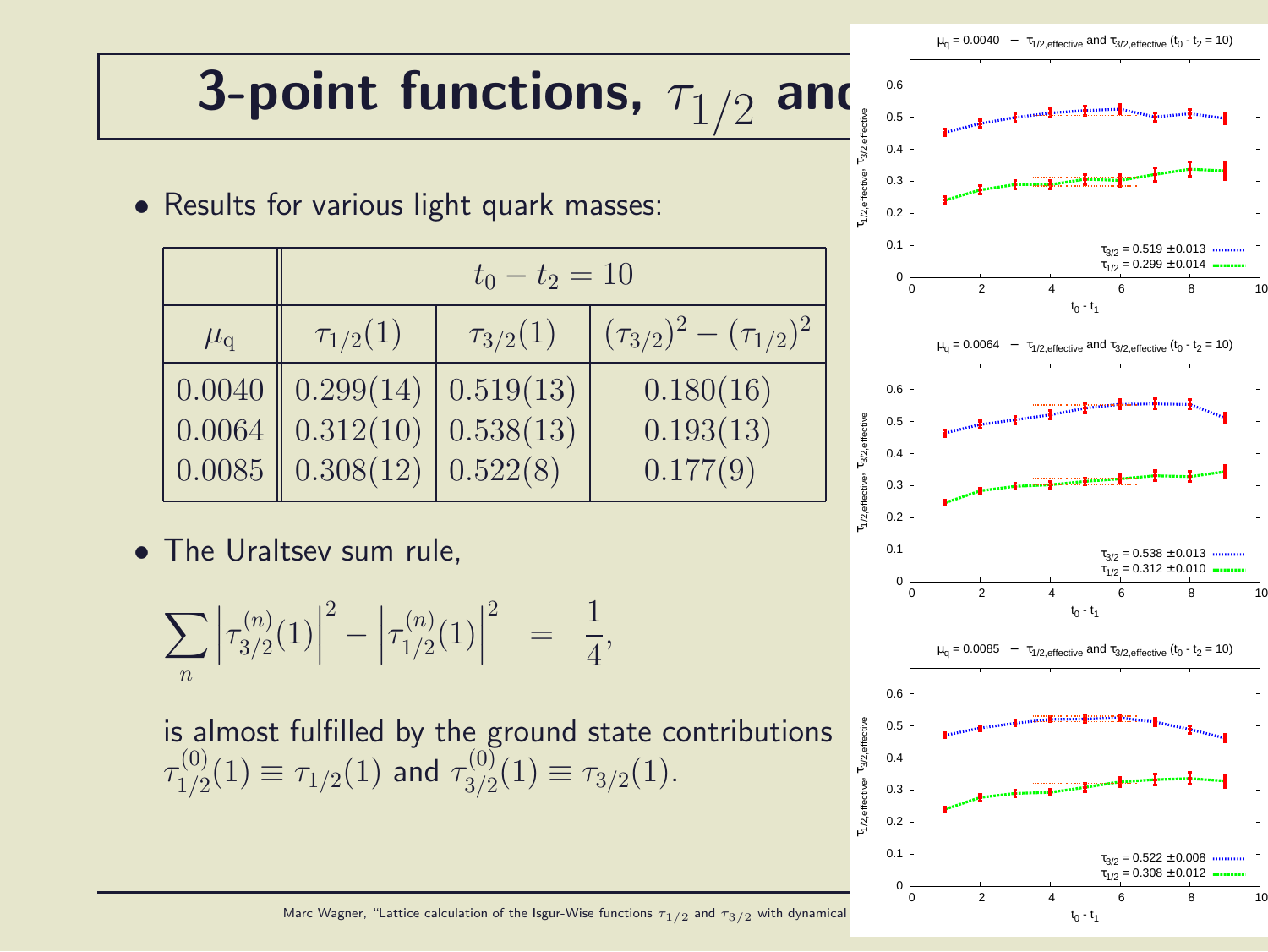#### Extrapolation to the  $u/d$  quark mass

• Linear extrapolation in  $(m_{\rm PS})^2$  to the  $u/d$  quark mass  $m_{\rm PS} = 135\,{\rm MeV}$ :

$$
- \tau_{1/2} = 0.296(26).
$$

 $- \tau_{3/2} = 0.526(23)$ .

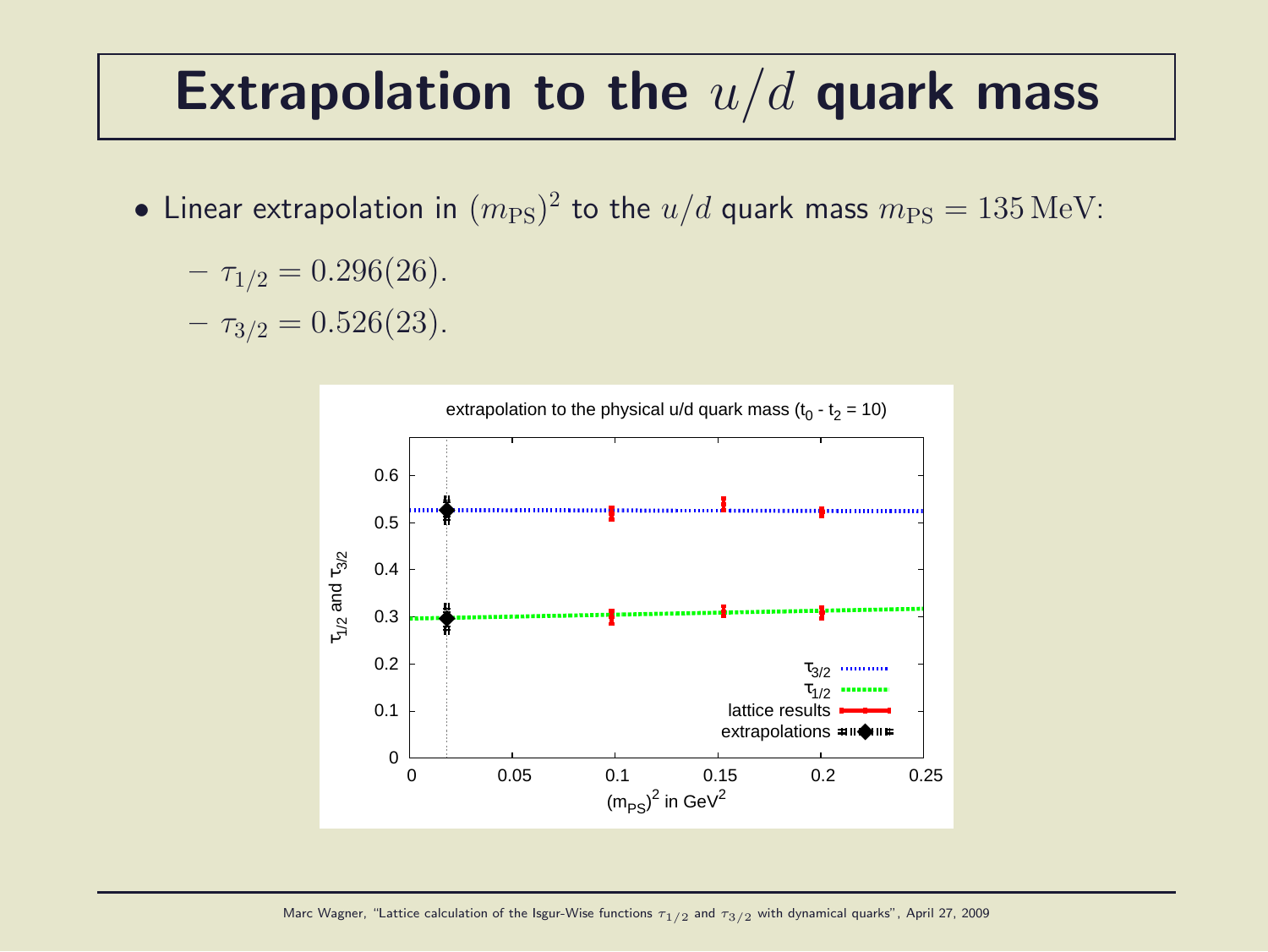### **Conclusions**

- First dynamical lattice computation of the Isgur-Wise functions  $\tau_{1/2}(1)$  and  $\tau_{3/2}(1)$ :
	- $-\tau_{1/2}(1) = 0.296(26), \tau_{3/2}(1) = 0.526(23).$
	- $-$  This indicates  $\Gamma(B\to D^{1/2}_{0,1})$  $\int_{0,1}^{1/2} l \nu$   $\triangleright$   $\Gamma(B \to D_{1,2}^{3/2})$  $_{1,2}^{3/2}$   $l\nu$ ) in the static limit.
	- Expectation from sum rules confirmed:
		- ∗ Uraltsev sum rule is approximately fulfilled by the ground states. \*  $\tau_{1/2}(1) \ll \tau_{3/2}(1)$ .
		- ∗ Numerical values in agreement with sum rule expectation.
	- Phenomenological models qualitatively and quantitatively confirmed.
	- Experiment:
		- $*$  Fair agreement with the experimentally measured  $\tau_{3/2}(1) \approx 0.75$ .
		- $∗$  No agreement with the experimentally measured  $\tau_{1/2}(1) \approx 1.28$ .
			- [D. Liventsev et al. [Belle Collaboration], Phys. Rev. D 77, 091503 (2008)
				- [arXiv:0711.3252 [hep-ex]]]